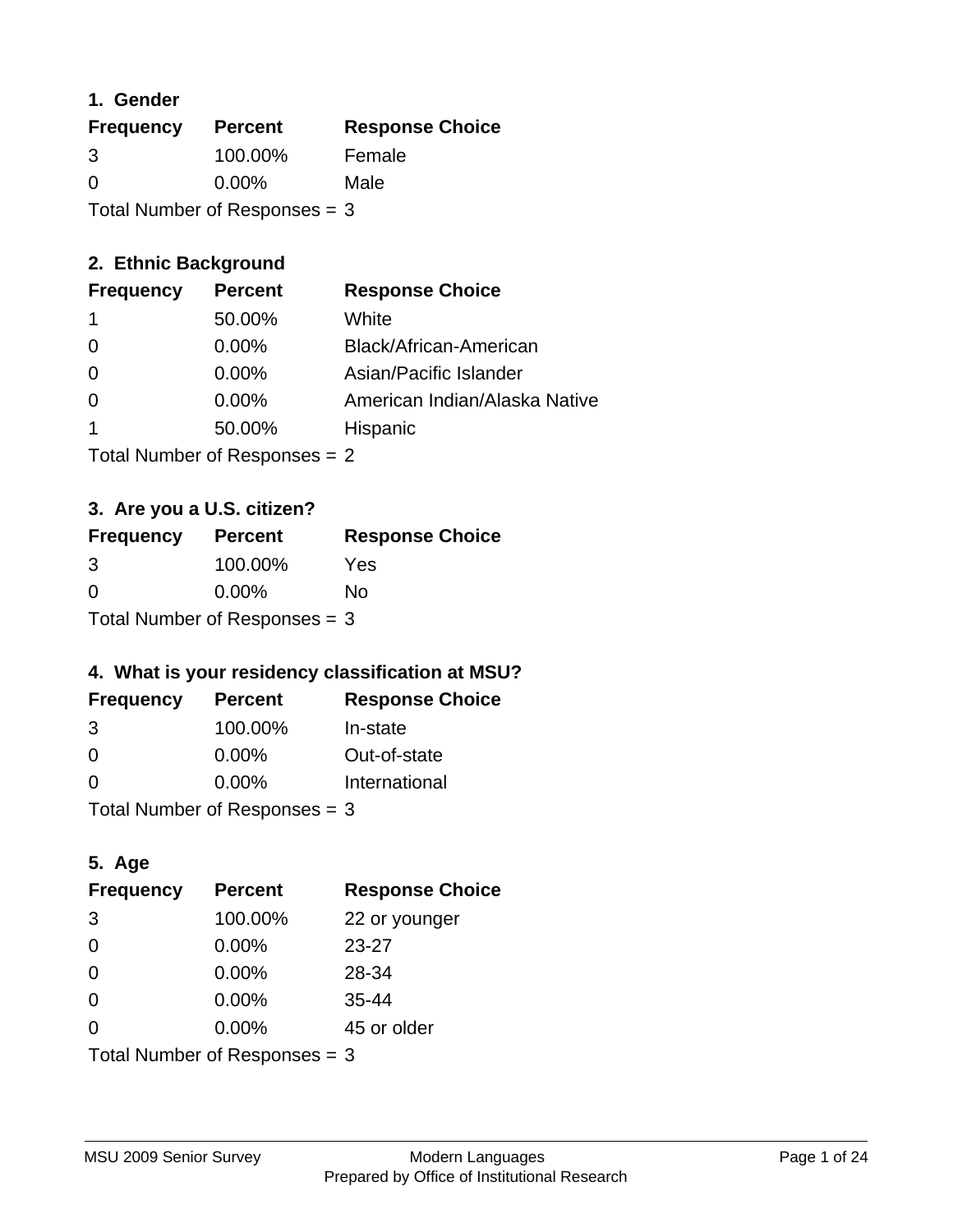**6. Has either of your parents received a bachelor's degree?**

| <b>Frequency</b>                | <b>Percent</b> | <b>Response Choice</b> |
|---------------------------------|----------------|------------------------|
| $\mathcal{P}$                   | 66.67%         | Yes                    |
|                                 | 33.33%         | No                     |
| Total Number of Responses $=$ 3 |                |                        |

# **7. Has either of your parents received a degree from Murray State?**

| <b>Frequency</b> | <b>Percent</b> | <b>Response Choice</b> |
|------------------|----------------|------------------------|
| - 0              | $0.00\%$       | Yes                    |

|  | 3 | 100.00% | <b>No</b> |
|--|---|---------|-----------|
|--|---|---------|-----------|

Total Number of Responses = 3

# **8. What was your original entry status to MSU?**

| <b>Frequency</b>     | <b>Percent</b>                  | <b>Response Choice</b>                           |
|----------------------|---------------------------------|--------------------------------------------------|
| 2                    | 66.67%                          | Freshman                                         |
| $\Omega$             | $0.00\%$                        | Transfer from community college/technical school |
| $\blacktriangleleft$ | 33.33%                          | Transfer from 4-yr institution                   |
|                      | Total Number of Responses $=$ 3 |                                                  |

### **9. If transfer student, how many credits were transferred?**

| <b>Frequency</b>               | <b>Percent</b> | <b>Response Choice</b> |
|--------------------------------|----------------|------------------------|
| -0                             | $0.00\%$       | 12 or fewer            |
| 1                              | 100.00%        | $13 - 30$              |
| -0                             | $0.00\%$       | $31 - 60$              |
| $\Omega$                       | 0.00%          | Over <sub>60</sub>     |
| $Total Number of DoEROROR = 1$ |                |                        |

Total Number of Responses = 1

# **10. If transfer student, approximately what percent of your University Studies (general education) classes did you take at Murray State?**

| <b>Frequency</b>              | <b>Percent</b> | <b>Response Choice</b> |
|-------------------------------|----------------|------------------------|
| $\Omega$                      | $0.00\%$       | Under 25%              |
| $\Omega$                      | 0.00%          | 25-49%                 |
| $\mathbf 1$                   | 100.00%        | 50-74%                 |
| $\Omega$                      | 0.00%          | 75-100%                |
| Total Number of Responses = 1 |                |                        |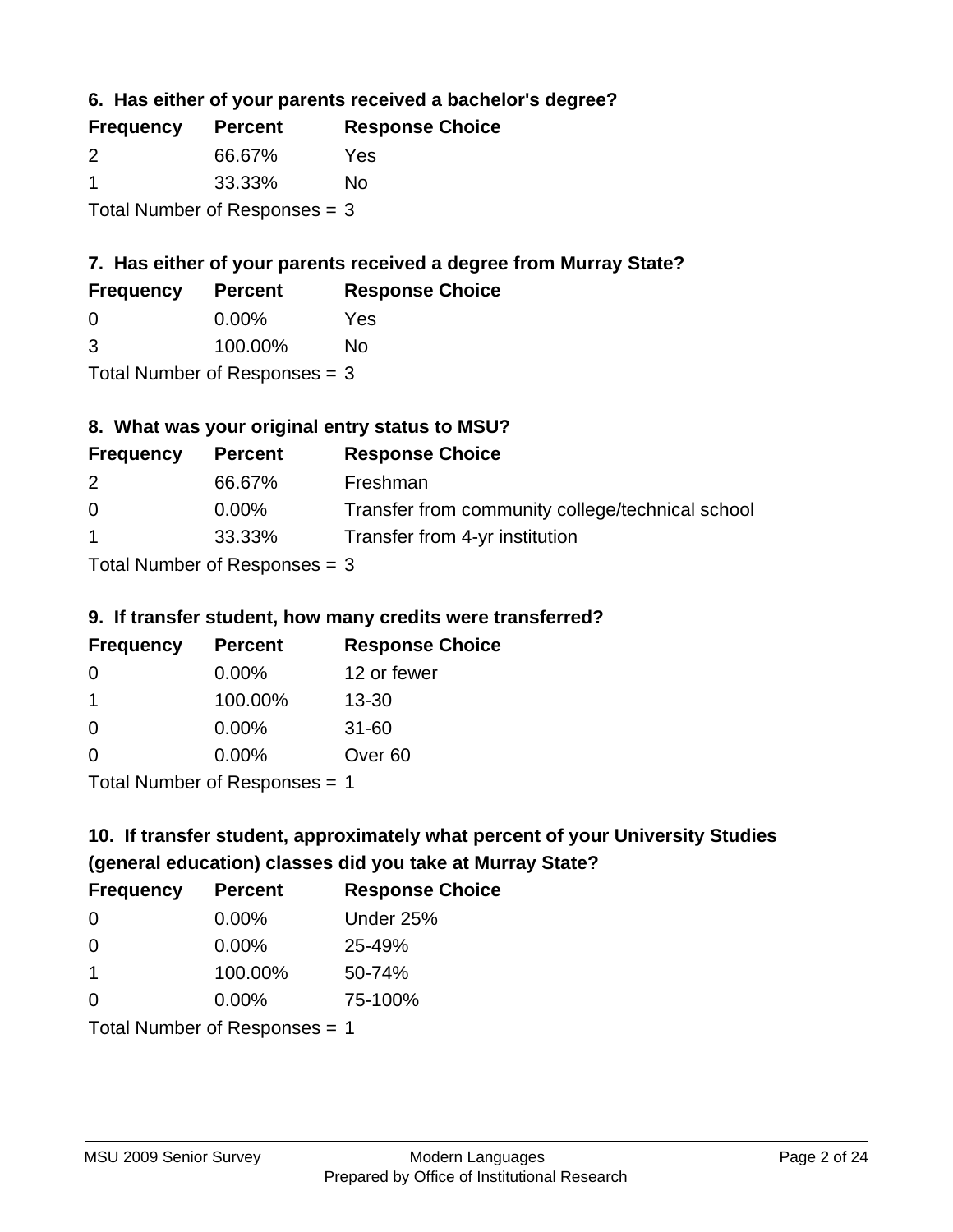### **11. What has been your attendance status at MSU?**

| <b>Frequency</b>              | <b>Percent</b> | <b>Response Choice</b>     |  |
|-------------------------------|----------------|----------------------------|--|
| 3                             | 100.00%        | <b>Primarily full-time</b> |  |
| $\Omega$                      | $0.00\%$       | <b>Primarily part-time</b> |  |
| Total Number of Responses = 3 |                |                            |  |

### **12. In which Residential College are you a member?**

| <b>Frequency</b> | <b>Percent</b> | <b>Response Choice</b>            |
|------------------|----------------|-----------------------------------|
| 1                | 33.33%         | Do not know                       |
| 0                | 0.00%          | <b>Clark College</b>              |
| 0                | 0.00%          | <b>Elizabeth College</b>          |
| 0                | $0.00\%$       | <b>Franklin-Springer Colleges</b> |
| 0                | $0.00\%$       | <b>Hart College</b>               |
| 1                | 33.33%         | <b>Hester College</b>             |
| 0                | $0.00\%$       | <b>Regents College</b>            |
|                  | 33.33%         | <b>Richmond College</b>           |
|                  | $0.00\%$       | <b>White College</b>              |
|                  |                |                                   |

Total Number of Responses = 3

## **13. Have you ever received any type of Financial Aid while at MSU? (Scholarships, grants, work-study, etc.)**

| <b>Frequency</b>                | <b>Percent</b> | <b>Response Choice</b> |
|---------------------------------|----------------|------------------------|
| 3                               | 100.00%        | Yes                    |
| $\Omega$                        | $0.00\%$       | Nο                     |
| Total Number of Responses $=$ 3 |                |                        |

**14. What degree are you seeking at this time?**

| <b>Frequency</b> | <b>Percent</b>                  | <b>Response Choice</b> |
|------------------|---------------------------------|------------------------|
|                  |                                 |                        |
|                  | 33.33%                          | Associate              |
| 2                | 66.67%                          | <b>Baccalaureate</b>   |
|                  | Total Number of Responses $=$ 3 |                        |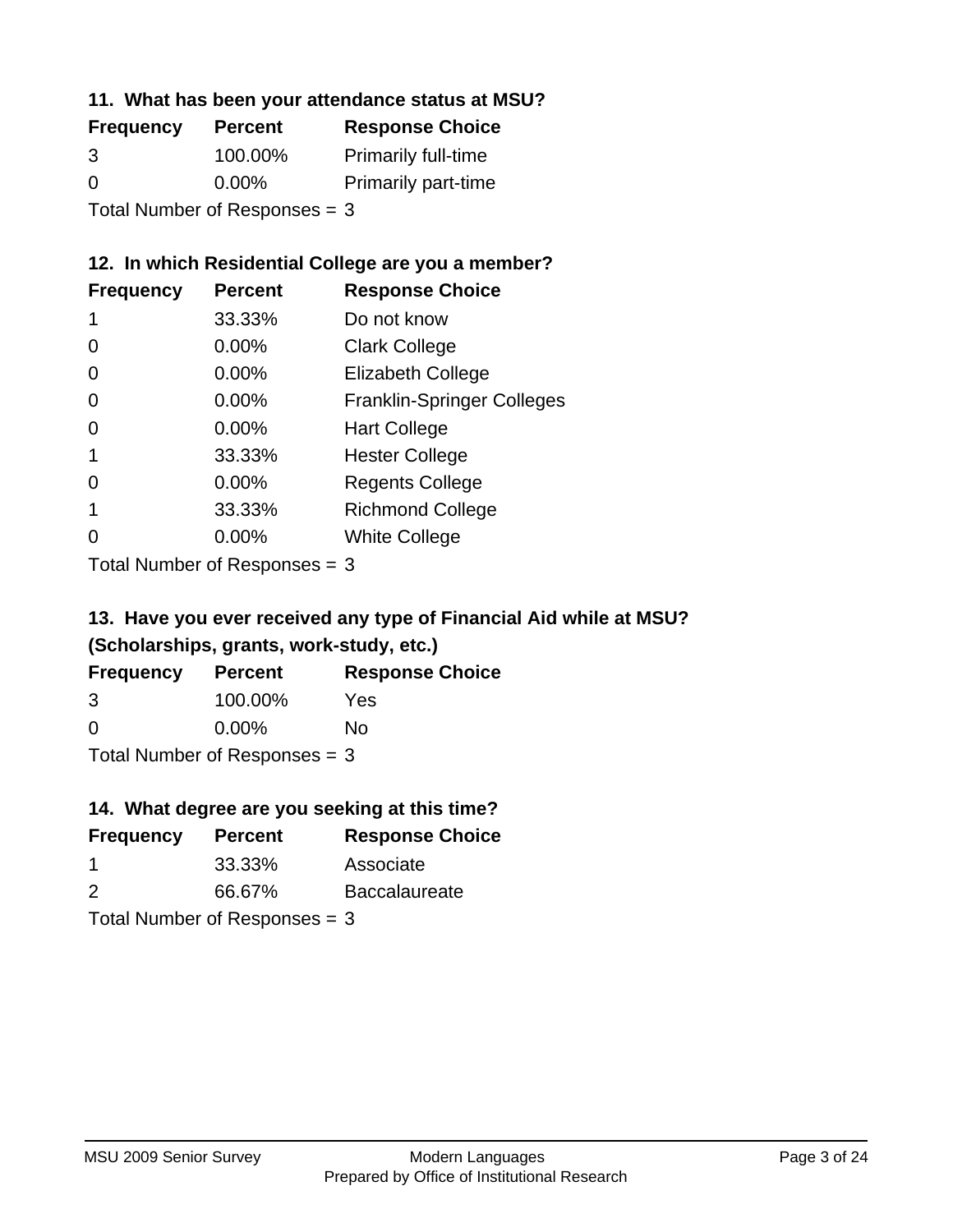**15. How many years will it take you to complete your degree from the point of your initial enrollment in college (including any time at a previous institution)?**

| <b>Frequency</b> | <b>Percent</b> | <b>Response Choice</b> |
|------------------|----------------|------------------------|
| $\Omega$         | 0.00%          | Two                    |
| 0                | 0.00%          | <b>Three</b>           |
| 2                | 66.67%         | Four                   |
| $\mathbf 1$      | 33.33%         | Five                   |
| 0                | 0.00%          | <b>Six</b>             |
| 0                | 0.00%          | More than six          |
|                  |                |                        |

Total Number of Responses = 3

#### **16. In what range does your grade point average fall?**

| <b>Frequency</b> | <b>Percent</b> | <b>Response Choice</b> |
|------------------|----------------|------------------------|
| $\Omega$         | $0.00\%$       | $2.00 - 2.50$          |
|                  | 33.33%         | $2.51 - 3.00$          |
|                  | 33.33%         | $3.01 - 3.50$          |
|                  | 33.33%         | $3.51 - 4.00$          |
|                  |                |                        |

Total Number of Responses = 3

# **They are used to sort the data, and do not appear in this table Questions 17 and 18 relate to department and program information.**

#### **19. For what purpose did you enroll at MSU?**

| <b>Frequency</b>            | <b>Percent</b> | <b>Response Choice</b>                    |
|-----------------------------|----------------|-------------------------------------------|
| 0                           | $0.00\%$       | To receive an associate degree            |
| 3                           | 100.00%        | To receive a baccalaureate degree         |
| $\overline{0}$              | $0.00\%$       | To take a few job related courses         |
| $\Omega$                    | 0.00%          | To transfer to another college/university |
| Total Number of Despasses 2 |                |                                           |

Total Number of Responses = 3

# **20. What is the highest degree you eventually hope to receive?**

| <b>Frequency</b> | <b>Percent</b>                | <b>Response Choice</b> |
|------------------|-------------------------------|------------------------|
| 0                | $0.00\%$                      | Associate              |
| $\overline{0}$   | $0.00\%$                      | <b>Baccalaureate</b>   |
| 3                | 100.00%                       | Graduate               |
| 0                | 0.00%                         | Professional           |
|                  | $Total Number of Denonce = 2$ |                        |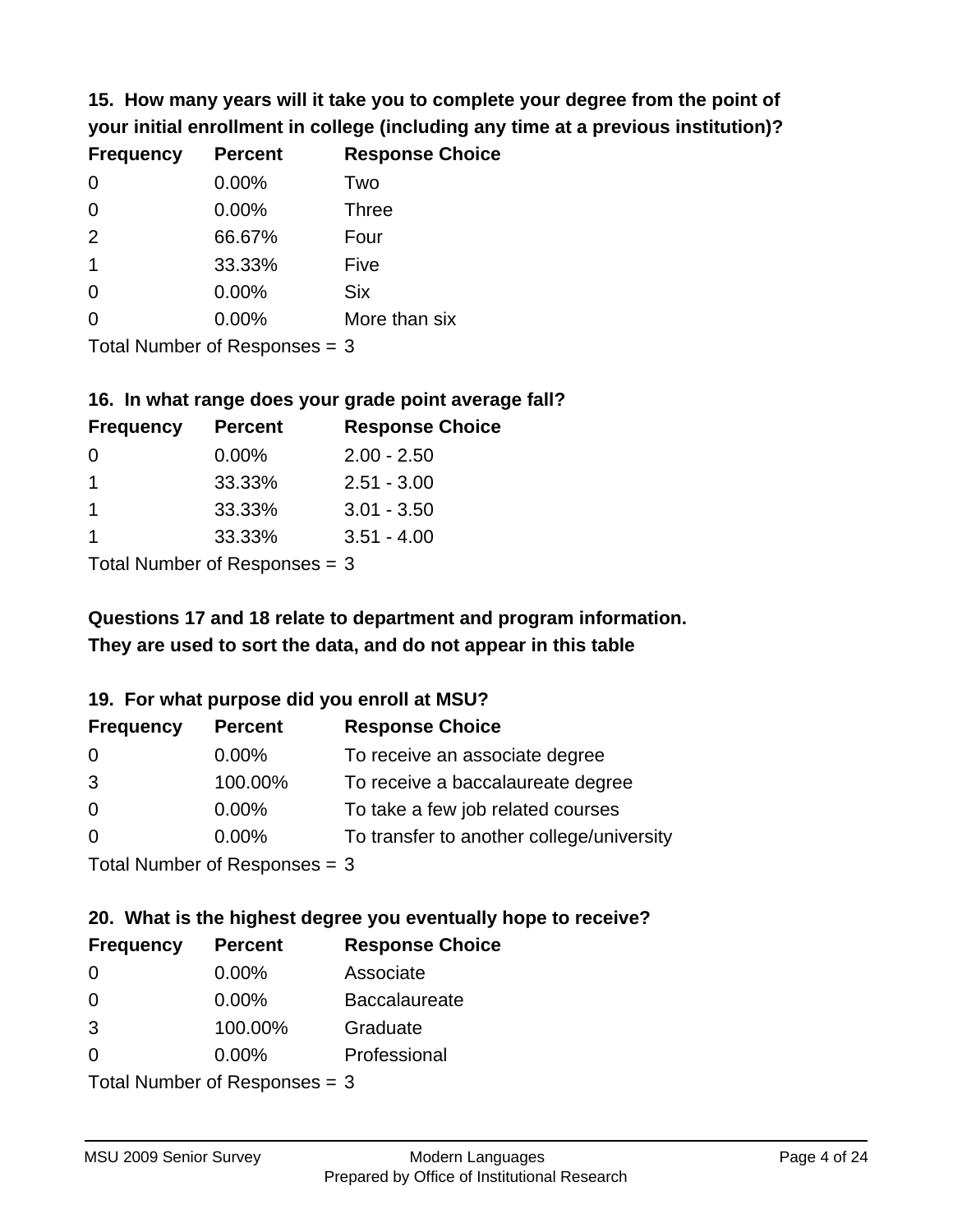### **21. Which best describes your situation?**

| <b>Frequency</b> | <b>Percent</b> | <b>Response Choice</b>               |
|------------------|----------------|--------------------------------------|
| $\Omega$         | $0.00\%$       | Did not change major/area            |
| 2                | 66.67%         | Did not initially declare major/area |
|                  | 33.33%         | Changed major/area                   |

Total Number of Responses = 3

### **22. While school was in session during the past year, how many hours per week, on average, did you work for pay?**

| <b>Frequency</b>        | <b>Percent</b> | <b>Response Choice</b> |
|-------------------------|----------------|------------------------|
| -1                      | 33.33%         | Did not work           |
| $\Omega$                | 0.00%          | Worked 1-10 hrs        |
| $\mathbf 1$             | 33.33%         | Worked 11-20 hrs       |
| $\overline{\mathbf{1}}$ | 33.33%         | Worked 21-30 hrs       |
| $\Omega$                | 0.00%          | Worked 31-40 hrs       |
| $\Omega$                | 0.00%          | Worked over 40 hrs     |
|                         |                |                        |

Total Number of Responses = 3

#### **23. For the most part, were classes offered at times convenient to you?**

| <b>Frequency</b>                | <b>Percent</b> | <b>Response Choice</b> |
|---------------------------------|----------------|------------------------|
| 3                               | 100.00%        | Yes                    |
| $\Omega$                        | $0.00\%$       | Nο                     |
| Total Number of Responses $=$ 3 |                |                        |

#### **24. If no, what time would you have preferred?**

| <b>Frequency</b> | <b>Percent</b>                  | <b>Response Choice</b> |
|------------------|---------------------------------|------------------------|
| $\Omega$         | #DIV/0!                         | Late afternoon         |
| 0                | #DIV/0!                         | Evening                |
| 0                | #DIV/0!                         | Weekend                |
| $\Omega$         | #DIV/0!                         | During the day         |
|                  | Total Number of Responses = $0$ |                        |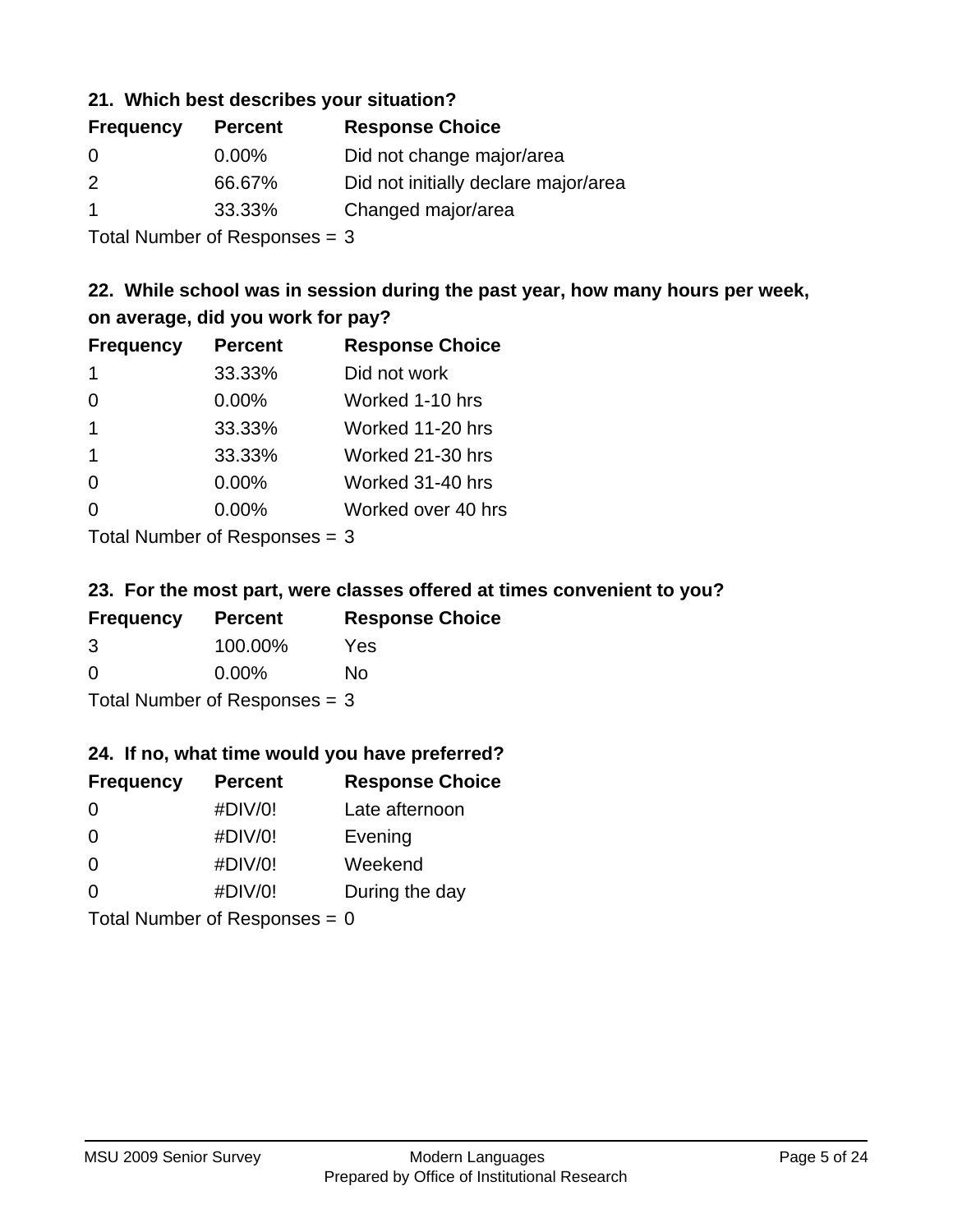#### **25. Which best describes the location where you completed the majority of your coursework?**

| <b>Frequency</b>           | <b>Percent</b> | <b>Response Choice</b> |
|----------------------------|----------------|------------------------|
| 3                          | 100.00%        | Murray                 |
| $\overline{0}$             | 0.00%          | Paducah                |
| 0                          | 0.00%          | Ft. Campbell           |
| $\overline{0}$             | 0.00%          | Madisonville           |
| $\Omega$                   | 0.00%          | Hopkinsville           |
| 0                          | 0.00%          | Henderson              |
| 0                          | 0.00%          | On the Internet        |
| 0                          | 0.00%          | Other                  |
| Tetal Number of Desperance |                | ⌒                      |

Total Number of Responses = 3

#### **26. Did you take any online courses while at Murray State?**

| <b>Frequency</b>                | <b>Percent</b> | <b>Response Choice</b> |
|---------------------------------|----------------|------------------------|
| - 0                             | $0.00\%$       | Yes                    |
| $\mathcal{B}$                   | 100.00%        | No                     |
| Total Number of Responses $=$ 3 |                |                        |

# **27. Did it take you an extra semester or more to complete degree requirements at Murray State?**

| <b>Frequency</b> | <b>Percent</b>             | <b>Response Choice</b> |
|------------------|----------------------------|------------------------|
|                  | 33.33%                     | Yes                    |
| 2                | 66.67%                     | Nο                     |
|                  | Tatal Number of Desperance |                        |

Total Number of Responses = 3

#### **28. If yes, why did it take you an extra semester or more?**

| <b>Frequency</b>                | <b>Percent</b> | <b>Response Choice</b>                                       |
|---------------------------------|----------------|--------------------------------------------------------------|
| $\mathbf 0$                     | 0.00%          | Work obligation limited my enrollment.                       |
| $\mathbf 0$                     | 0.00%          | Family obligations limited my enrollment.                    |
| $\mathbf 0$                     | 0.00%          | Tuition and other costs of attendance limited my enrollment. |
| $\overline{1}$                  | 100.00%        | A decision to change majors added to my requirements.        |
| $\mathbf 0$                     | $0.00\%$       | A required course or courses were not offered.               |
| $\mathbf 0$                     | $0.00\%$       | Credits were lost transferring to Murray State.              |
| $\mathbf 0$                     | $0.00\%$       | Other                                                        |
| Total Number of Responses $= 1$ |                |                                                              |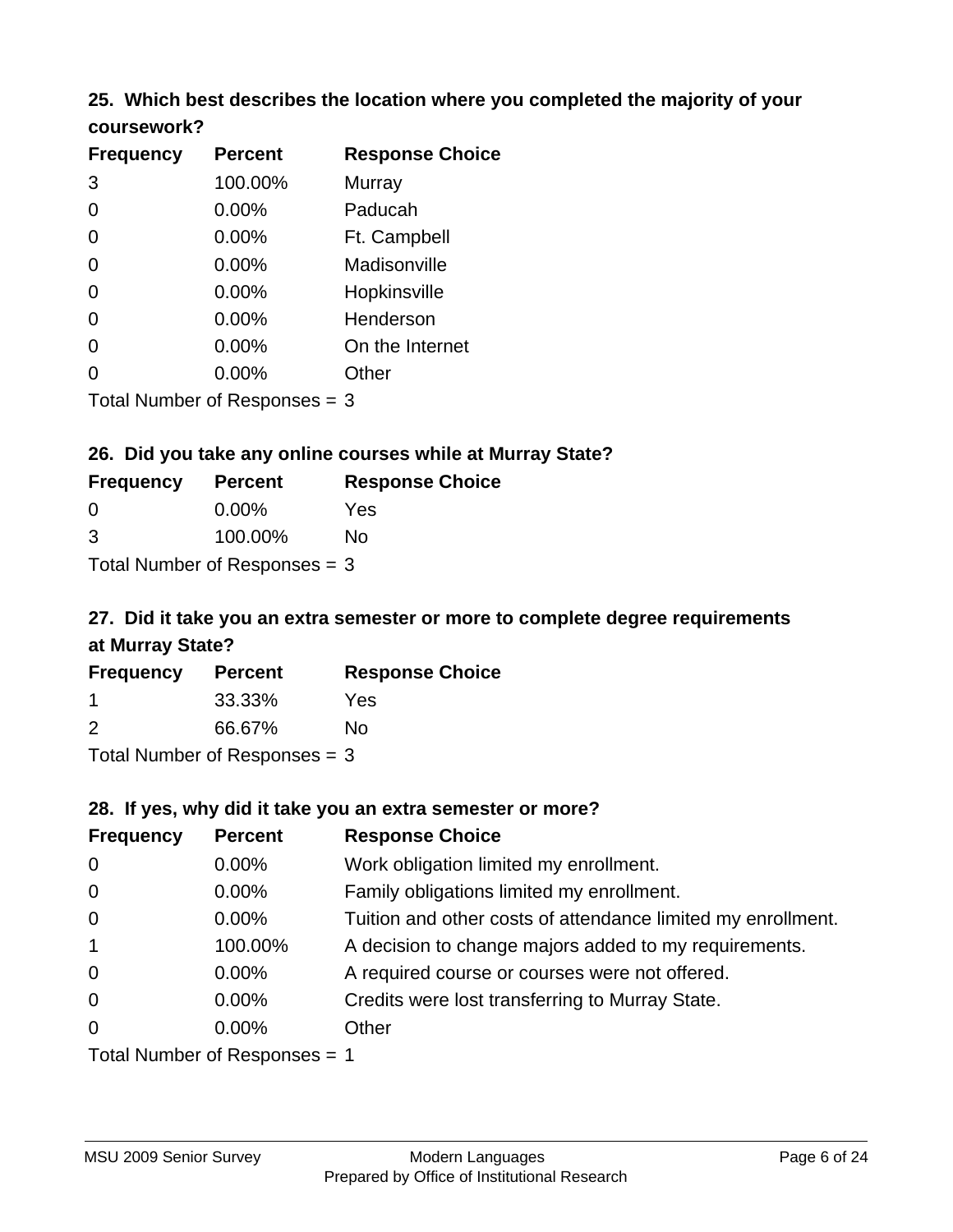### **29. Did you have trouble getting any course(s) you needed while at Murray State?**

| <b>Frequency</b>                | <b>Percent</b> | <b>Response Choice</b> |
|---------------------------------|----------------|------------------------|
|                                 | 33.33%         | Yes                    |
| $\mathcal{P}$                   | 66.67%         | No.                    |
| Total Number of Responses $=$ 3 |                |                        |

### **30. If yes, why did you have trouble getting the course?**

| <b>Frequency</b> | <b>Percent</b> | <b>Response Choice</b>                                |
|------------------|----------------|-------------------------------------------------------|
| $\mathbf{1}$     | 100.00%        | Not offered the semester I needed it.                 |
| $\overline{0}$   | $0.00\%$       | Not offered at hours convenient to my work schedule.  |
| $\overline{0}$   | $0.00\%$       | Not offered at hours suitable for my school schedule. |
| $\overline{0}$   | $0.00\%$       | All course sections were closed.                      |
| $\overline{0}$   | $0.00\%$       | I was unaware of the prerequisites for the course.    |
|                  |                |                                                       |

Total Number of Responses = 1

### **31. Which statement best describes your experience with off-campus coop/internship?**

| <b>Frequency</b> | <b>Percent</b>               | <b>Response Choice</b>             |
|------------------|------------------------------|------------------------------------|
| 3                | 100.00%                      | Cannot judge, I did not have one.  |
| $\Omega$         | 0.00%                        | My experience was very valuable.   |
| $\Omega$         | $0.00\%$                     | My experience was valuable.        |
| $\Omega$         | 0.00%                        | My experience was of little value. |
| $\Omega$         | 0.00%                        | My experience was of no value.     |
|                  | $T$ and Number of Decomposed |                                    |

Total Number of Responses = 3

# **32. Which statement best describes your experience with on-campus faculty-directed research, scholarly, or creative project?**

| <b>Frequency</b>        | <b>Percent</b>             | <b>Response Choice</b>             |
|-------------------------|----------------------------|------------------------------------|
| $\mathbf 1$             | 33.33%                     | Cannot judge; I did not have one.  |
| $\overline{\mathbf{1}}$ | 33.33%                     | My experience was very valuable.   |
| $\mathbf 1$             | 33.33%                     | My experience was valuable.        |
| $\Omega$                | $0.00\%$                   | My experience was of little value. |
| $\Omega$                | 0.00%                      | My experience was of no value.     |
|                         | Tatal Number of Desperance |                                    |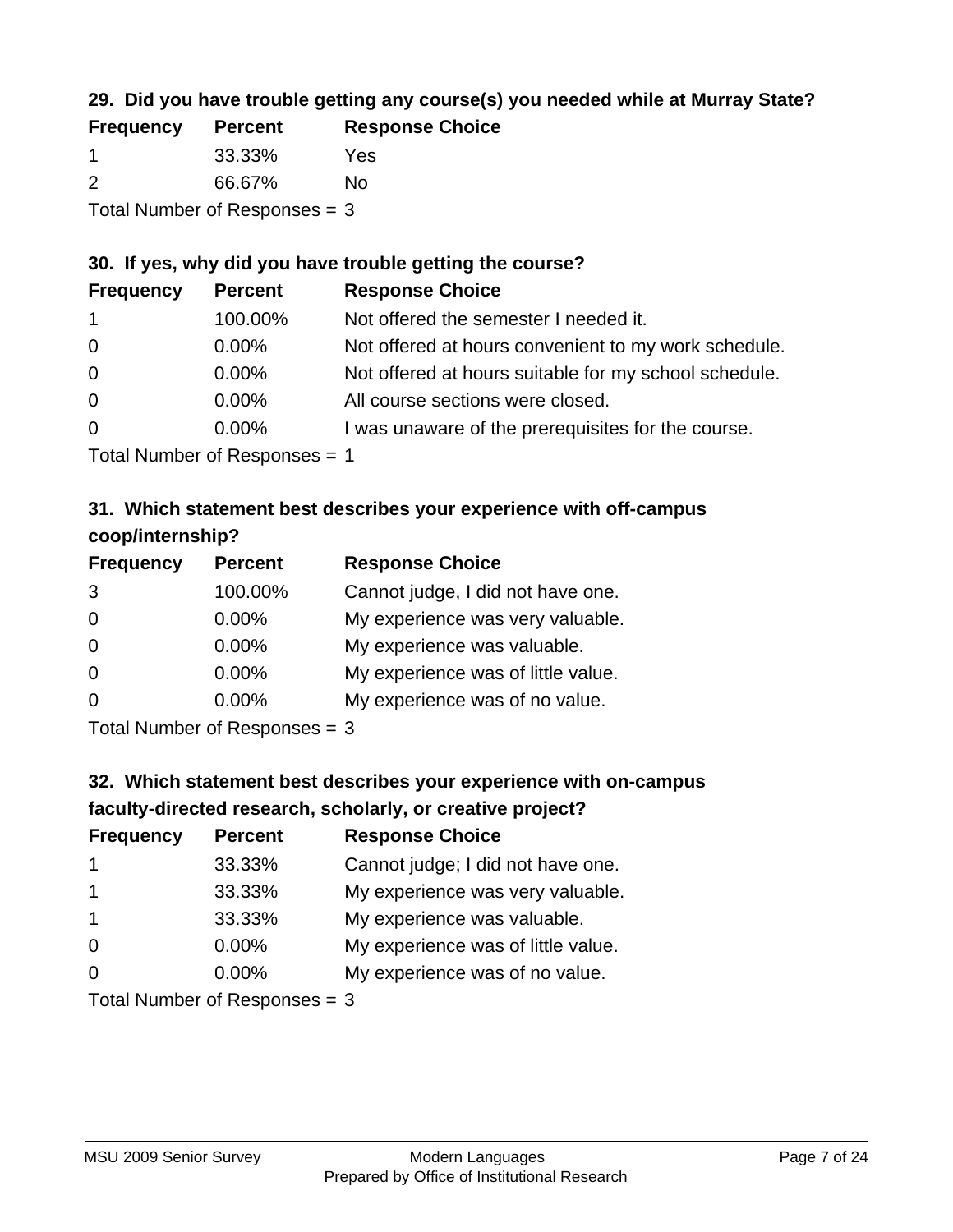#### **33. Which statement best describes your experience with academic advising in your major/area?**

| $\cdots$ your mapproved. |                |                                                       |
|--------------------------|----------------|-------------------------------------------------------|
| <b>Frequency</b>         | <b>Percent</b> | <b>Response Choice</b>                                |
| 0                        | $0.00\%$       | Cannot judge; I did not make use of the opportunity.  |
| 3                        | 100.00%        | I was satisfied with information my adviser provided. |
| $\overline{0}$           | 0.00%          | Advice was inaccurate, incomplete, or misleading.     |
| $\overline{0}$           | $0.00\%$       | My adviser was not available.                         |
|                          |                |                                                       |

Total Number of Responses = 3

### **For questions 34-48, indicate the extent to which you were satisfied.**

| 34. Class size relative to type of course |
|-------------------------------------------|
|-------------------------------------------|

| <b>Frequency</b>               | <b>Percent</b> | <b>Response Choice</b> |  |
|--------------------------------|----------------|------------------------|--|
| 2                              | 66.67%         | Very satisfied         |  |
| -1                             | 33.33%         | Satisfied              |  |
| $\Omega$                       | 0.00%          | <b>Dissatisfied</b>    |  |
| $\Omega$                       | $0.00\%$       | Very dissatisfied      |  |
| Total Number of Reconnege $-2$ |                |                        |  |

Total Number of Responses  $=$  3

### **35. Out-of-class availability of faculty**

| <b>Frequency</b> | <b>Percent</b>            | <b>Response Choice</b> |
|------------------|---------------------------|------------------------|
| $\mathcal{P}$    | 66.67%                    | Very satisfied         |
| -1               | 33.33%                    | Satisfied              |
| $\Omega$         | $0.00\%$                  | <b>Dissatisfied</b>    |
| $\Omega$         | 0.00%                     | Very dissatisfied      |
|                  | Total Number of Deepensee |                        |

Total Number of Responses = 3

## **36. Effectiveness of your high school preparation for college work**

| <b>Frequency</b> | <b>Percent</b>                  | <b>Response Choice</b> |
|------------------|---------------------------------|------------------------|
| $\Omega$         | $0.00\%$                        | Very satisfied         |
| 2                | 66.67%                          | Satisfied              |
| $\Omega$         | $0.00\%$                        | <b>Dissatisfied</b>    |
| -1               | 33.33%                          | Very dissatisfied      |
|                  | Total Number of Responses = $3$ |                        |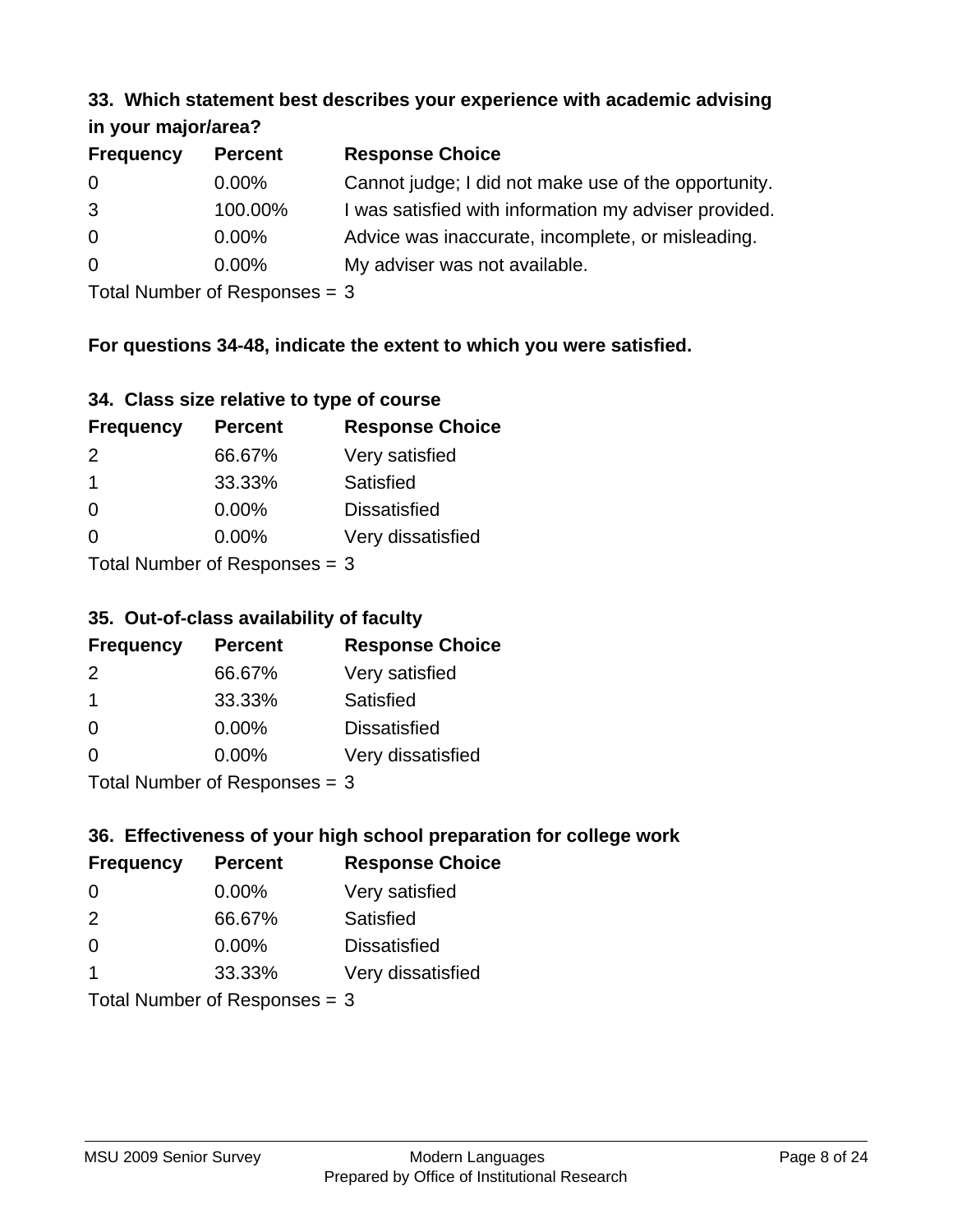### **37. Fairness of faculty in their treatment of individual students**

| <b>Frequency</b> | <b>Percent</b> | <b>Response Choice</b> |
|------------------|----------------|------------------------|
|                  | 33.33%         | Very satisfied         |
|                  | 33.33%         | Satisfied              |
|                  | 33.33%         | <b>Dissatisfied</b>    |
| $\Omega$         | $0.00\%$       | Very dissatisfied      |
|                  |                |                        |

Total Number of Responses = 3

#### **38. Overall quality of instruction at Murray State**

| <b>Frequency</b> | <b>Percent</b> | <b>Response Choice</b> |
|------------------|----------------|------------------------|
|                  | 33.33%         | Very satisfied         |
| $\mathcal{P}$    | 66.67%         | Satisfied              |
| $\Omega$         | 0.00%          | <b>Dissatisfied</b>    |
| $\Omega$         | 0.00%          | Very dissatisfied      |
|                  |                |                        |

Total Number of Responses  $= 3$ 

### **39. Quality of instruction in University Studies (General Education) courses**

| <b>Frequency</b> | <b>Percent</b>              | <b>Response Choice</b> |
|------------------|-----------------------------|------------------------|
| 2                | 66.67%                      | Very satisfied         |
| -1               | 33.33%                      | Satisfied              |
| $\Omega$         | 0.00%                       | <b>Dissatisfied</b>    |
| $\Omega$         | 0.00%                       | Very dissatisfied      |
|                  | Tatal Manuala and Dannanana |                        |

Total Number of Responses = 3

#### **40. Quality of instruction in your major**

| <b>Frequency</b>                | <b>Percent</b> | <b>Response Choice</b> |
|---------------------------------|----------------|------------------------|
| 3                               | 100.00%        | Very satisfied         |
| $\Omega$                        | $0.00\%$       | <b>Satisfied</b>       |
| $\Omega$                        | 0.00%          | <b>Dissatisfied</b>    |
| $\Omega$                        | 0.00%          | Very dissatisfied      |
| $Total$ Number of Despasses $-$ |                |                        |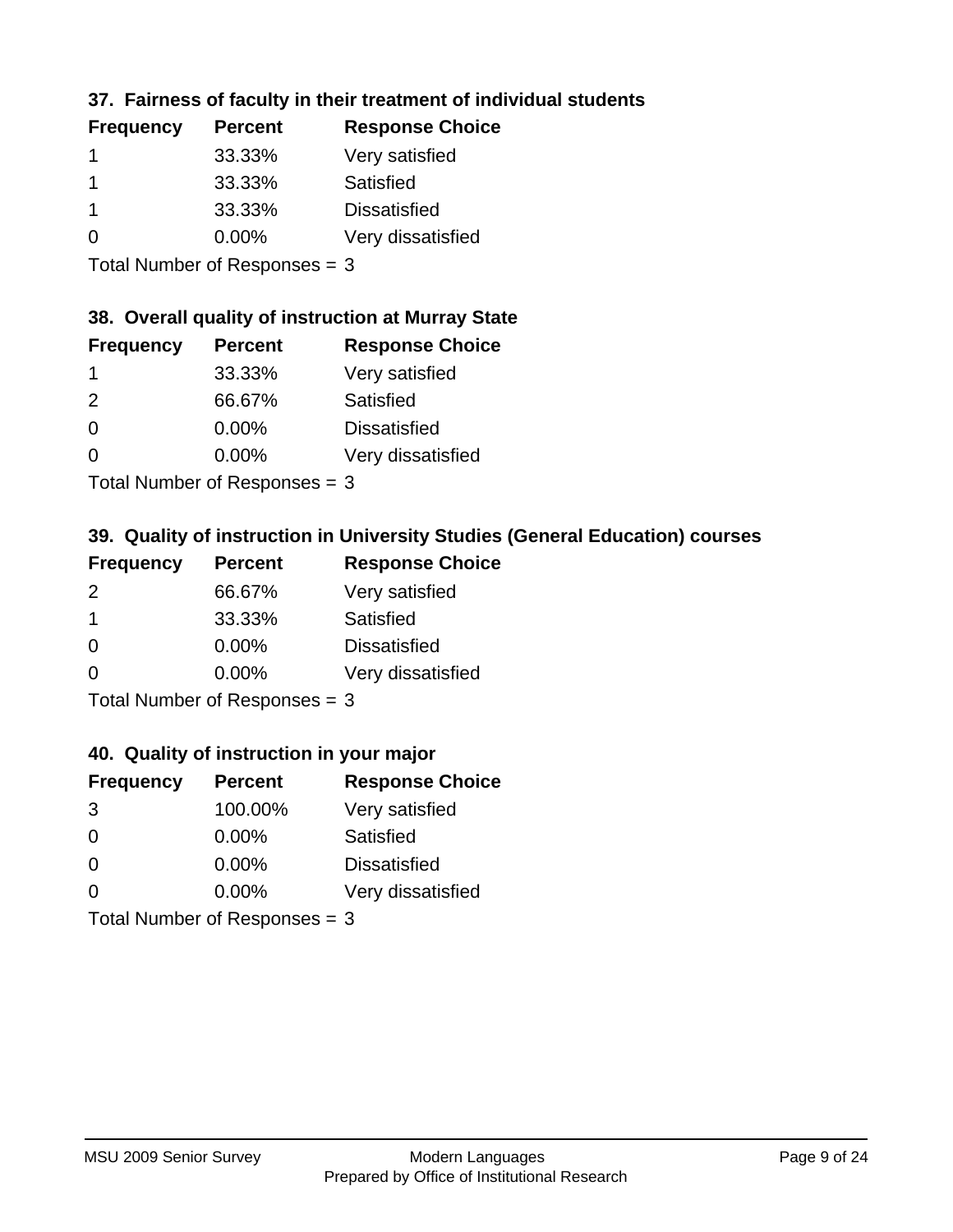### **41. Clarity of program objectives in your major**

| <b>Frequency</b> | <b>Percent</b> | <b>Response Choice</b> |
|------------------|----------------|------------------------|
| $\mathcal{P}$    | 66.67%         | Very satisfied         |
|                  | 33.33%         | Satisfied              |
| $\Omega$         | $0.00\%$       | <b>Dissatisfied</b>    |
| $\Omega$         | $0.00\%$       | Very dissatisfied      |
|                  |                |                        |

Total Number of Responses = 3

#### **42. Intellectual challenge of the academic program**

| <b>Frequency</b> | <b>Percent</b> | <b>Response Choice</b> |
|------------------|----------------|------------------------|
| 2                | 66.67%         | Very satisfied         |
| -1               | 33.33%         | Satisfied              |
| $\Omega$         | 0.00%          | <b>Dissatisfied</b>    |
| $\Omega$         | 0.00%          | Very dissatisfied      |
|                  |                |                        |

Total Number of Responses = 3

### **43. Encouragement and information from your major department for employment after graduation**

| <b>Frequency</b>     | <b>Percent</b> | <b>Response Choice</b> |
|----------------------|----------------|------------------------|
| 2                    | 66.67%         | Very satisfied         |
| $\blacktriangleleft$ | 33.33%         | Satisfied              |
| 0                    | $0.00\%$       | <b>Dissatisfied</b>    |
| $\Omega$             | 0.00%          | Very dissatisfied      |
|                      |                |                        |

Total Number of Responses = 3

### **44. Availability of opportunities to engage in a faculty-mentored research,**

### **scholarly, or creative project in your area of study/interest**

| <b>Frequency</b> | <b>Percent</b> | <b>Response Choice</b> |
|------------------|----------------|------------------------|
|                  | 33.33%         | Very satisfied         |
| $\mathcal{P}$    | 66.67%         | Satisfied              |
| $\Omega$         | 0.00%          | <b>Dissatisfied</b>    |
| $\Omega$         | 0.00%          | Very dissatisfied      |
|                  |                |                        |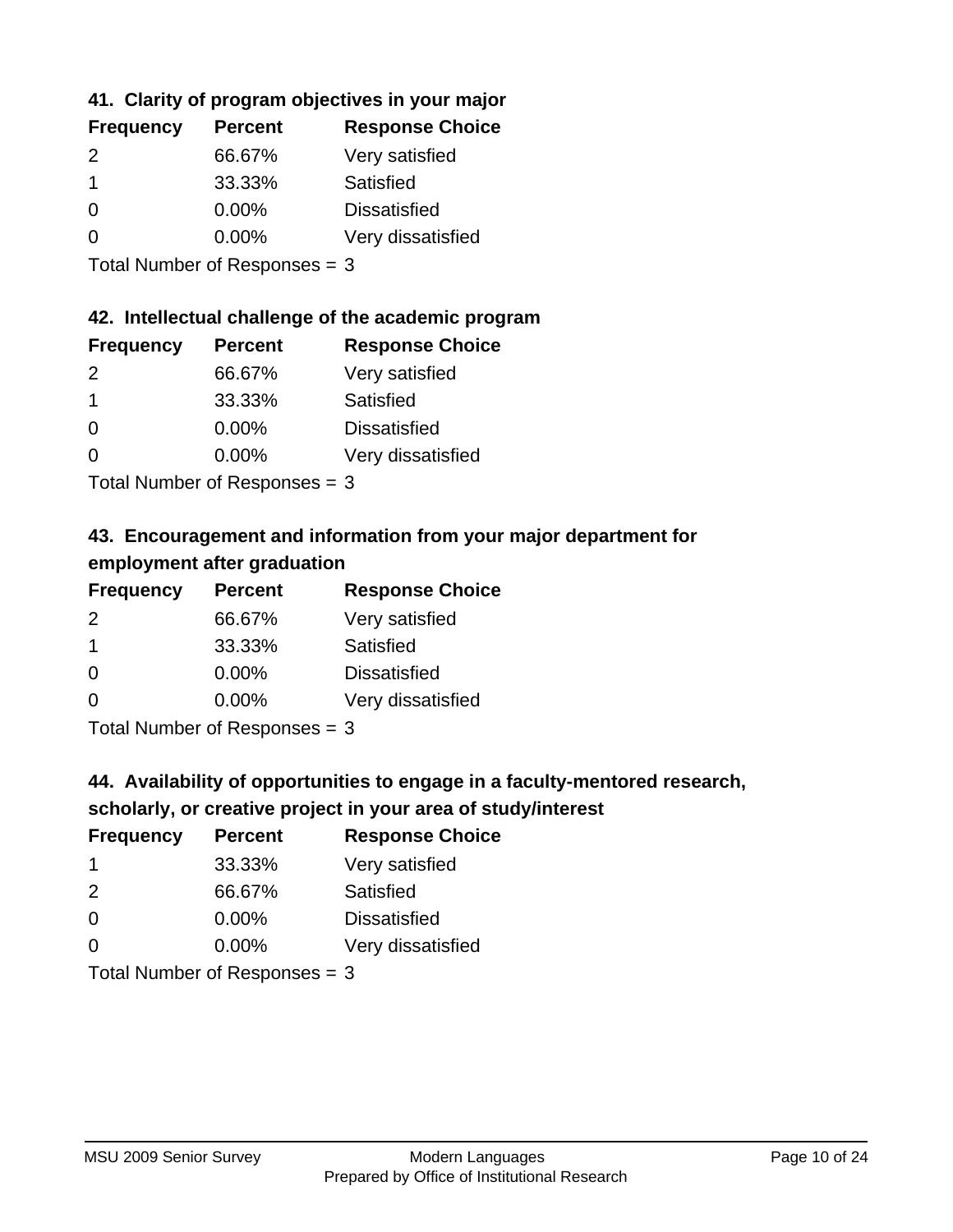### **45. Library hours**

| <b>Frequency</b> | <b>Percent</b> | <b>Response Choice</b> |
|------------------|----------------|------------------------|
|                  | 33.33%         | Very satisfied         |
| 1                | 33.33%         | Satisfied              |
| $\mathbf 1$      | 33.33%         | <b>Dissatisfied</b>    |
| 0                | $0.00\%$       | Very dissatisfied      |
|                  |                |                        |

Total Number of Responses = 3

### **46. Effectiveness of library personnel in meeting your information needs**

| <b>Frequency</b> | <b>Percent</b> | <b>Response Choice</b> |
|------------------|----------------|------------------------|
| $\mathcal{P}$    | 66.67%         | Very satisfied         |
|                  | 33.33%         | Satisfied              |
| $\Omega$         | $0.00\%$       | <b>Dissatisfied</b>    |
| ∩                | $0.00\%$       | Very dissatisfied      |
|                  |                |                        |

Total Number of Responses = 3

#### **47. Access to library resources on hand**

| <b>Frequency</b>                                  | <b>Percent</b> | <b>Response Choice</b> |
|---------------------------------------------------|----------------|------------------------|
|                                                   | 33.33%         | Very satisfied         |
|                                                   | 33.33%         | Satisfied              |
| -1                                                | 33.33%         | <b>Dissatisfied</b>    |
| ∩                                                 | 0.00%          | Very dissatisfied      |
| $T$ at all Matters because of $D$ and a second of |                |                        |

Total Number of Responses = 3

#### **48. Electronic access to library resources**

| <b>Frequency</b>              | <b>Percent</b> | <b>Response Choice</b> |
|-------------------------------|----------------|------------------------|
| -1                            | 33.33%         | Very satisfied         |
| 2                             | 66.67%         | Satisfied              |
| $\Omega$                      | $0.00\%$       | <b>Dissatisfied</b>    |
| $\Omega$                      | $0.00\%$       | Very dissatisfied      |
| Total Number of Responses = 3 |                |                        |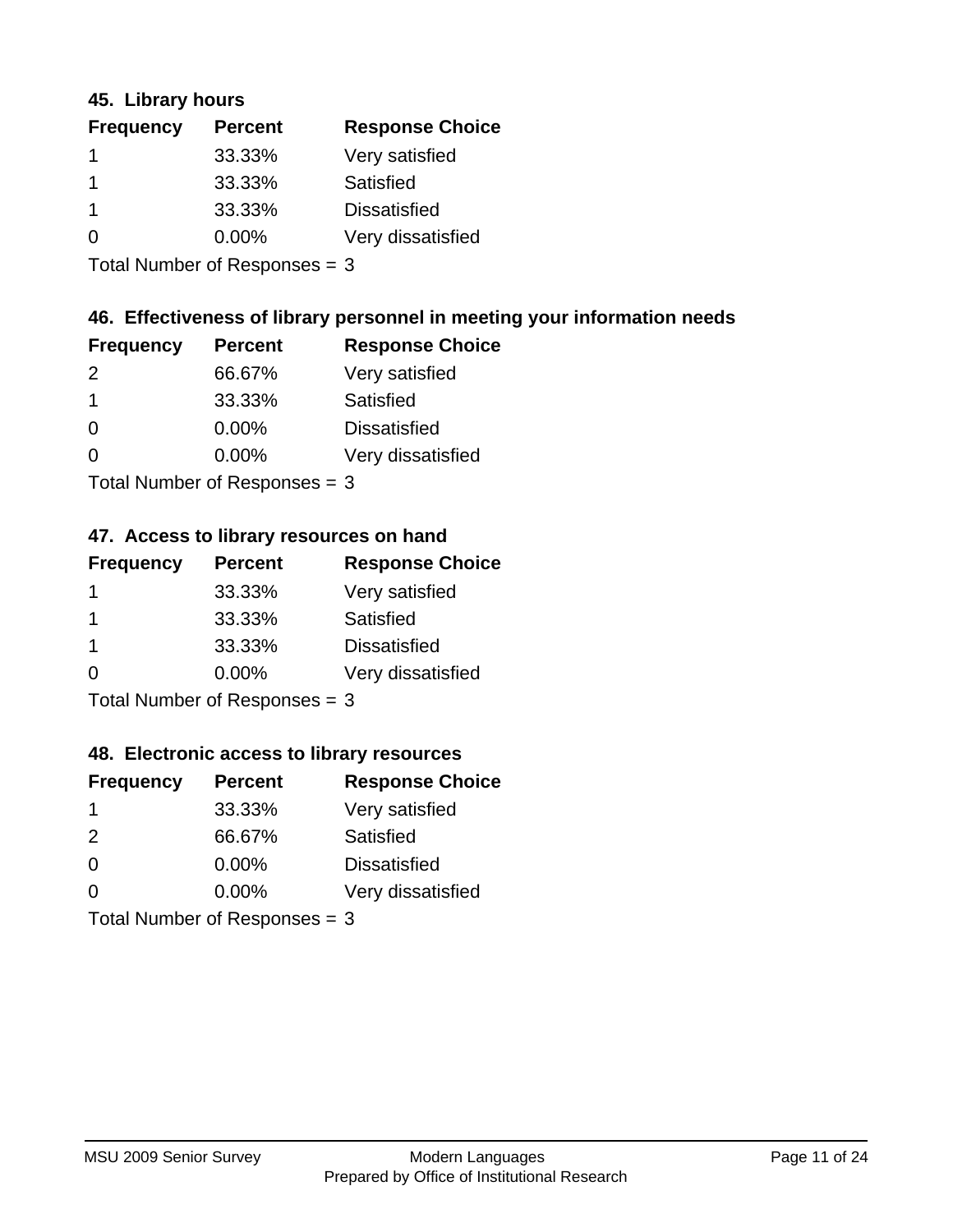**was in helping you achieve these goals. For questions 49-55, please indicate how effective University Studies at MSU** 

### **49. Writing Skills**

| <b>Frequency</b>              | <b>Percent</b> | <b>Response Choice</b> |
|-------------------------------|----------------|------------------------|
| $\mathcal{P}$                 | 66.67%         | Very effective         |
| $\overline{1}$                | 33.33%         | Effective              |
| $\Omega$                      | $0.00\%$       | Ineffective            |
| $\Omega$                      | $0.00\%$       | Very ineffective       |
| Total Number of Responses = 3 |                |                        |

### **50. Speaking Skills**

| <b>Frequency</b>                | <b>Percent</b> | <b>Response Choice</b> |
|---------------------------------|----------------|------------------------|
| $\mathcal{P}$                   | 66.67%         | Very effective         |
| $\Omega$                        | 0.00%          | Effective              |
| $\mathbf 1$                     | 33.33%         | Ineffective            |
| $\Omega$                        | $0.00\%$       | Very ineffective       |
| Total Number of Responses $=$ 3 |                |                        |

#### **51. Critical Thinking Skills**

| <b>Frequency</b>              | <b>Percent</b> | <b>Response Choice</b> |
|-------------------------------|----------------|------------------------|
| -1                            | 33.33%         | Very effective         |
| -1                            | 33.33%         | Effective              |
| $\mathbf 1$                   | 33.33%         | Ineffective            |
| $\Omega$                      | $0.00\%$       | Very ineffective       |
| Total Number of Responses = 3 |                |                        |

# **52. Computer Technology**

| <b>Frequency</b>              | <b>Percent</b> | <b>Response Choice</b> |
|-------------------------------|----------------|------------------------|
| 2                             | 66.67%         | Very effective         |
| 0                             | $0.00\%$       | Effective              |
| $\overline{1}$                | 33.33%         | Ineffective            |
| $\Omega$                      | $0.00\%$       | Very ineffective       |
| Total Number of Responses = 3 |                |                        |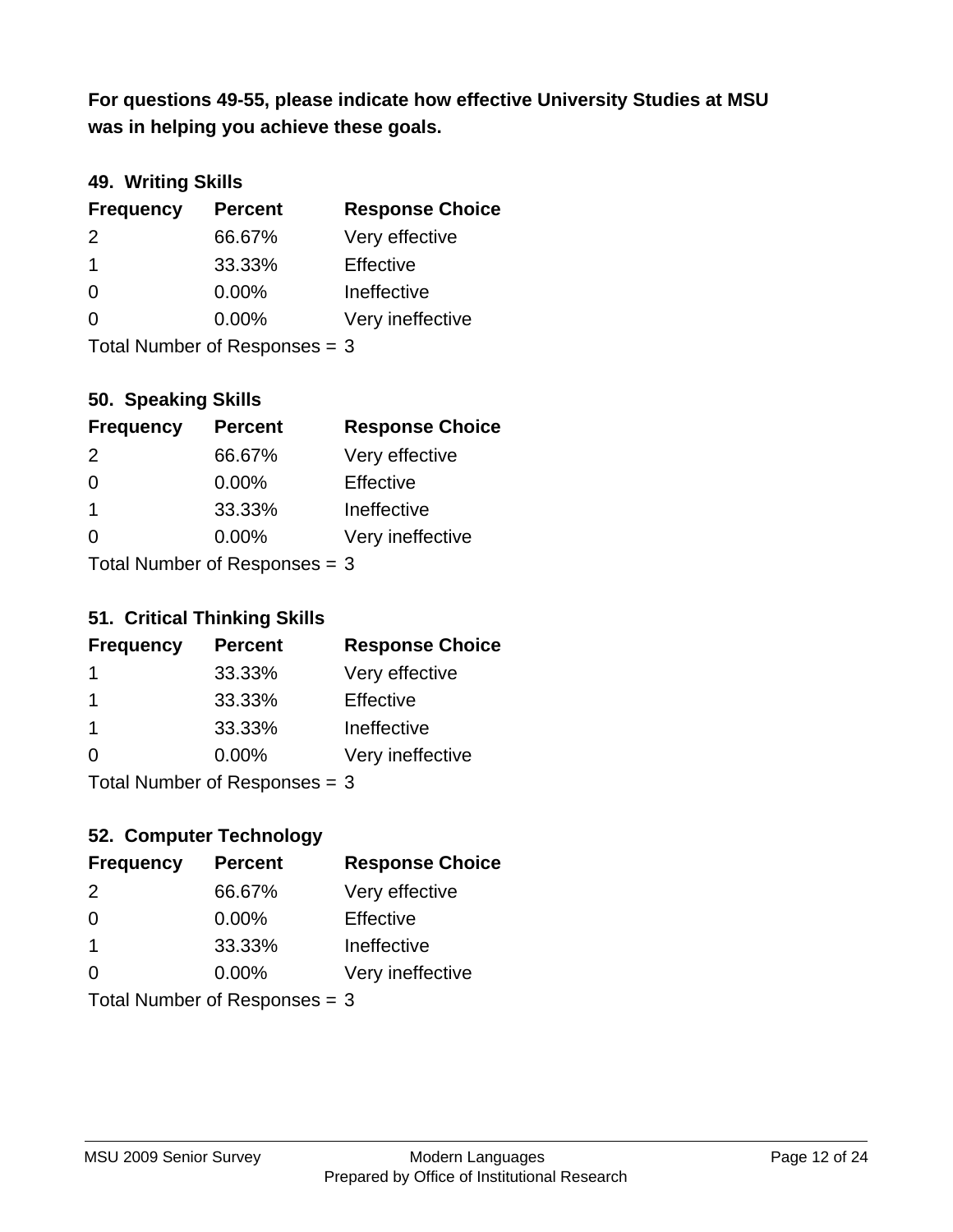### **53. General Knowledge in the liberal arts and sciences**

| <b>Frequency</b> | <b>Percent</b> | <b>Response Choice</b> |
|------------------|----------------|------------------------|
| $\mathcal{P}$    | 66.67%         | Very effective         |
| $\Omega$         | $0.00\%$       | Effective              |
|                  | 33.33%         | Ineffective            |
| $\Omega$         | 0.00%          | Very ineffective       |
|                  |                |                        |

Total Number of Responses = 3

#### **54. International Perspectives**

| <b>Frequency</b> | <b>Percent</b> | <b>Response Choice</b> |
|------------------|----------------|------------------------|
| $\mathcal{P}$    | 66.67%         | Very effective         |
| $\Omega$         | 0.00%          | Effective              |
| 1                | 33.33%         | Ineffective            |
| ∩                | 0.00%          | Very ineffective       |
|                  |                |                        |

Total Number of Responses = 3

### **55. Stimulation of interest in areas outside your chosen field of study**

| <b>Frequency</b> | <b>Percent</b>            | <b>Response Choice</b> |
|------------------|---------------------------|------------------------|
| 2                | 66.67%                    | Very effective         |
| $\Omega$         | 0.00%                     | Effective              |
| -1               | 33.33%                    | Ineffective            |
| $\Omega$         | 0.00%                     | Very ineffective       |
|                  | Total Number of Desponses |                        |

I otal Number of Responses  $=$  3

# **For questions 56-83, please indicate how satisfactorily the following met your needs**

#### **56. African-American Student Services**

| <b>Frequency</b> | <b>Percent</b>                | <b>Response Choice</b> |
|------------------|-------------------------------|------------------------|
| 2                | 66.67%                        | Did not use            |
| $\Omega$         | $0.00\%$                      | Very satisfied         |
| $\overline{1}$   | 33.33%                        | Satisfied              |
| $\Omega$         | 0.00%                         | <b>Dissatisfied</b>    |
| $\Omega$         | 0.00%                         | Very dissatisfied      |
|                  | Total Number of Responses = 3 |                        |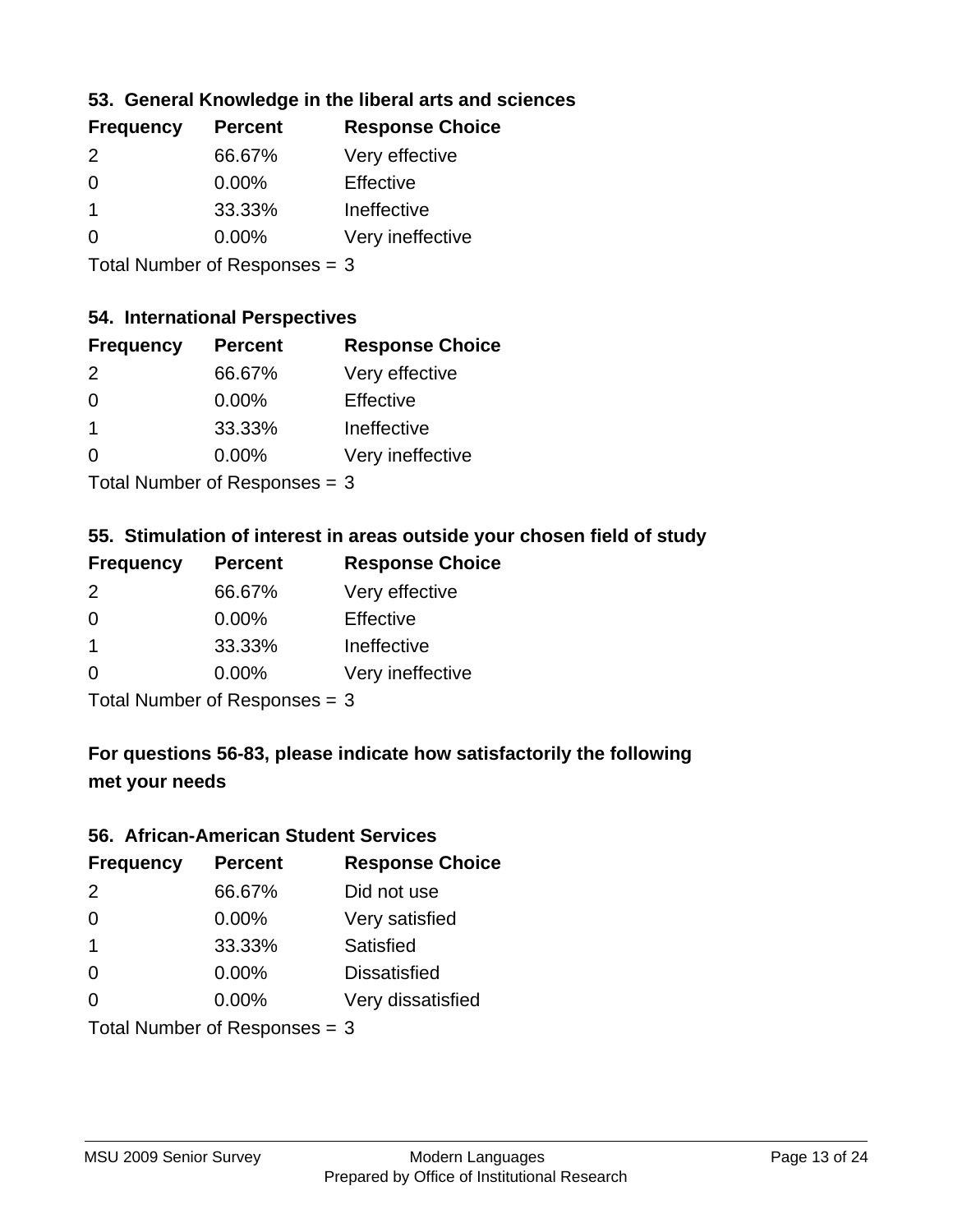#### **57. Career Services Office**

| <b>Frequency</b> | <b>Percent</b> | <b>Response Choice</b> |
|------------------|----------------|------------------------|
| $\mathcal{P}$    | 66.67%         | Did not use            |
| 1                | 33.33%         | Very satisfied         |
| 0                | $0.00\%$       | <b>Satisfied</b>       |
| O                | 0.00%          | <b>Dissatisfied</b>    |
|                  | $0.00\%$       | Very dissatisfied      |
|                  |                |                        |

Total Number of Responses = 3

### **58. Counseling and Testing Center**

| <b>Frequency</b> | <b>Percent</b>            | <b>Response Choice</b> |
|------------------|---------------------------|------------------------|
| 1                | 33.33%                    | Did not use            |
| 1                | 33.33%                    | Very satisfied         |
| 1                | 33.33%                    | Satisfied              |
| $\Omega$         | 0.00%                     | <b>Dissatisfied</b>    |
| ∩                | 0.00%                     | Very dissatisfied      |
|                  | Total Number of Desponses |                        |

Total Number of Responses = 3

#### **59. Cultural programming and activities**

| <b>Frequency</b>            | <b>Percent</b> | <b>Response Choice</b> |
|-----------------------------|----------------|------------------------|
| $\mathcal{P}$               | 66.67%         | Did not use            |
| $\mathbf 1$                 | 33.33%         | Very satisfied         |
| $\Omega$                    | $0.00\%$       | <b>Satisfied</b>       |
| $\Omega$                    | $0.00\%$       | <b>Dissatisfied</b>    |
| $\Omega$                    | 0.00%          | Very dissatisfied      |
| Total Number of Despanses 2 |                |                        |

Total Number of Responses = 3

#### **60. E-study courses**

| <b>Frequency</b> | <b>Percent</b>                | <b>Response Choice</b> |
|------------------|-------------------------------|------------------------|
| 3                | 100.00%                       | Did not use            |
| $\Omega$         | 0.00%                         | Very satisfied         |
| $\Omega$         | 0.00%                         | Satisfied              |
| $\Omega$         | 0.00%                         | <b>Dissatisfied</b>    |
| $\Omega$         | $0.00\%$                      | Very dissatisfied      |
|                  | Total Number of Responses = 3 |                        |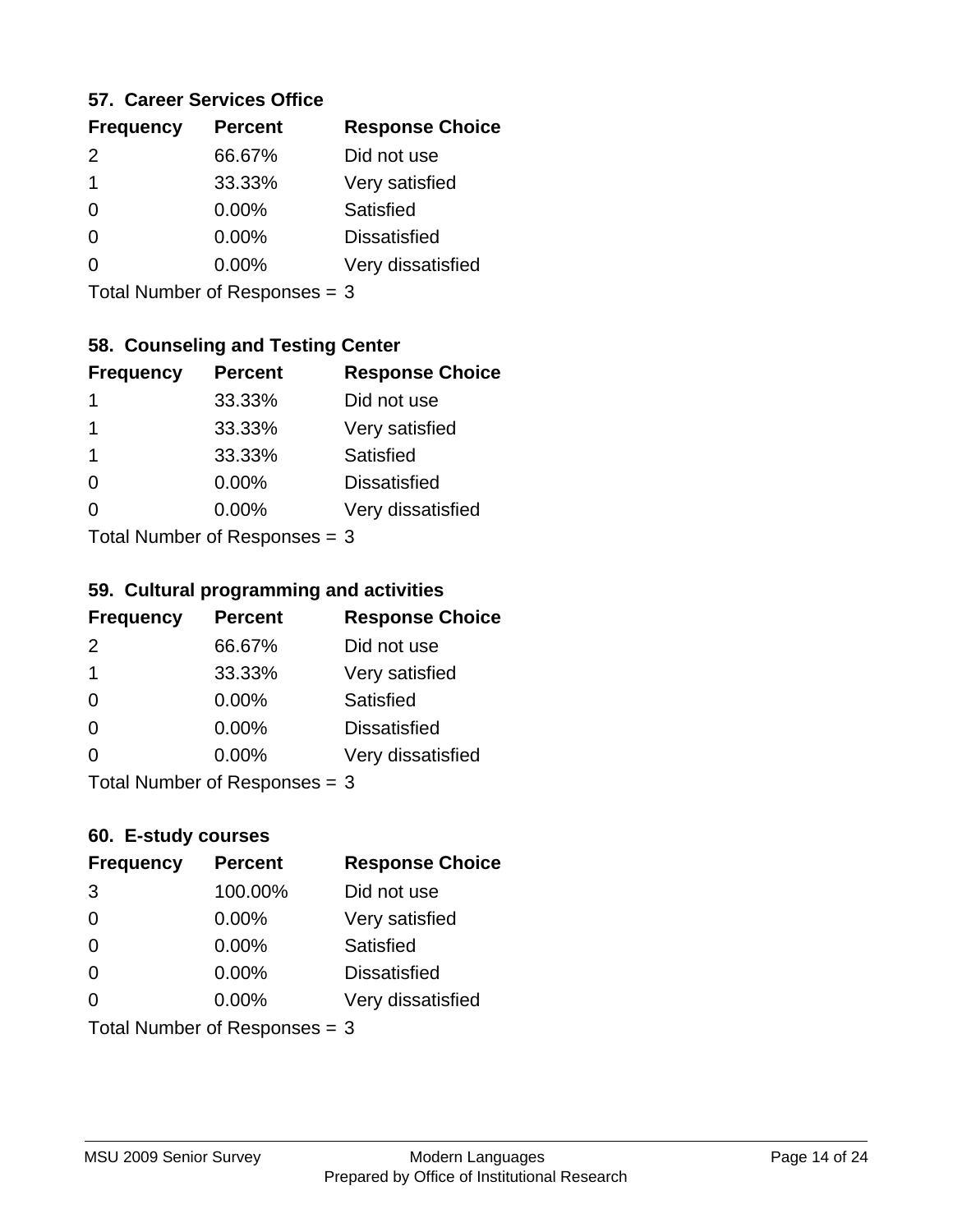#### **61. Food Services**

| <b>Frequency</b> | <b>Percent</b> | <b>Response Choice</b> |
|------------------|----------------|------------------------|
| 0                | 0.00%          | Did not use            |
|                  | 33.33%         | Very satisfied         |
|                  | 33.33%         | Satisfied              |
|                  | 33.33%         | <b>Dissatisfied</b>    |
| ∩                | $0.00\%$       | Very dissatisfied      |
|                  |                |                        |

Total Number of Responses = 3

### **62. Greek life and activities**

| <b>Frequency</b> | <b>Percent</b>                  | <b>Response Choice</b> |
|------------------|---------------------------------|------------------------|
| 3                | 100.00%                         | Did not use            |
| 0                | 0.00%                           | Very satisfied         |
| $\Omega$         | 0.00%                           | Satisfied              |
| $\Omega$         | 0.00%                           | <b>Dissatisfied</b>    |
| O                | $0.00\%$                        | Very dissatisfied      |
|                  | Total Number of Responses $=$ 3 |                        |

**63. Health Services**

| <b>Frequency</b> | <b>Percent</b>            | <b>Response Choice</b> |
|------------------|---------------------------|------------------------|
| -1               | 33.33%                    | Did not use            |
| $\Omega$         | $0.00\%$                  | Very satisfied         |
| 2                | 66.67%                    | Satisfied              |
| $\Omega$         | $0.00\%$                  | <b>Dissatisfied</b>    |
| $\Omega$         | 0.00%                     | Very dissatisfied      |
|                  | Total Number of Desponses |                        |

Total Number of Responses = 3

### **64. Honor Societies/Departmental Clubs/Special Interest Organizations**

| <b>Frequency</b>              | <b>Percent</b> | <b>Response Choice</b> |
|-------------------------------|----------------|------------------------|
| 1                             | 33.33%         | Did not use            |
| $\Omega$                      | 0.00%          | Very satisfied         |
| 2                             | 66.67%         | Satisfied              |
| $\Omega$                      | 0.00%          | <b>Dissatisfied</b>    |
| $\Omega$                      | 0.00%          | Very dissatisfied      |
| Total Number of Responses = 3 |                |                        |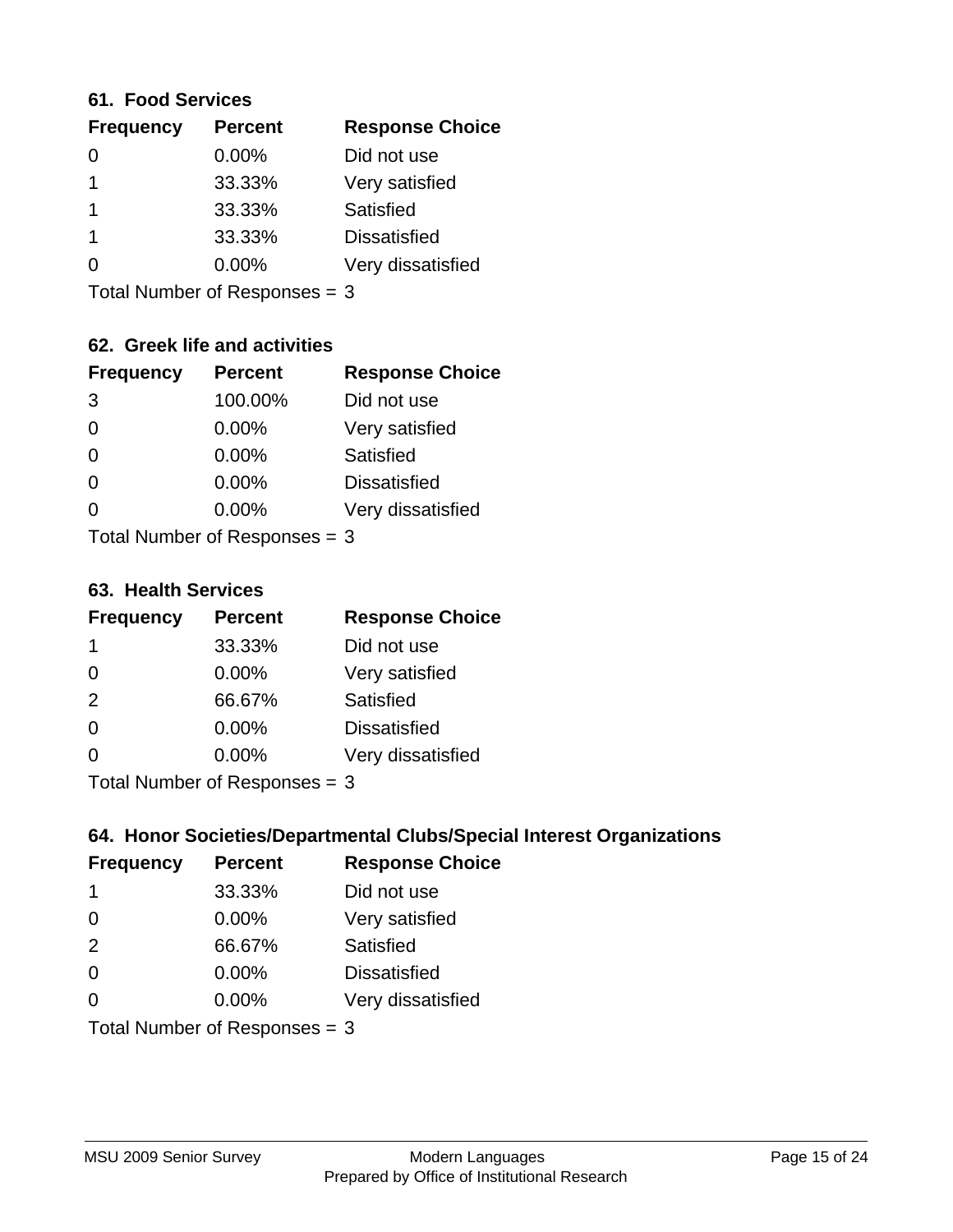### **65. International Programs and activities**

| <b>Frequency</b> | <b>Percent</b> | <b>Response Choice</b> |
|------------------|----------------|------------------------|
|                  | 33.33%         | Did not use            |
|                  | 33.33%         | Very satisfied         |
|                  | 33.33%         | Satisfied              |
| 0                | $0.00\%$       | <b>Dissatisfied</b>    |
|                  | 0.00%          | Very dissatisfied      |
|                  |                |                        |

Total Number of Responses = 3

### **66. International student support services**

| <b>Frequency</b> | <b>Percent</b>            | <b>Response Choice</b> |
|------------------|---------------------------|------------------------|
| 3                | 100.00%                   | Did not use            |
| $\Omega$         | 0.00%                     | Very satisfied         |
| $\Omega$         | 0.00%                     | Satisfied              |
| $\Omega$         | 0.00%                     | <b>Dissatisfied</b>    |
| 0                | 0.00%                     | Very dissatisfied      |
|                  | Total Number of DoEROR 0. |                        |

Total Number of Responses = 3

#### **67. Intramural Sports and Recreation**

| <b>Frequency</b> | <b>Percent</b>                | <b>Response Choice</b> |
|------------------|-------------------------------|------------------------|
| 1                | 33.33%                        | Did not use            |
| $\mathbf 1$      | 33.33%                        | Very satisfied         |
| -1               | 33.33%                        | <b>Satisfied</b>       |
| $\Omega$         | $0.00\%$                      | <b>Dissatisfied</b>    |
| ∩                | $0.00\%$                      | Very dissatisfied      |
|                  | $Total Number of Denonce = 2$ |                        |

Total Number of Responses = 3

### **68. Lowry Center/Community College**

| <b>Frequency</b>        | <b>Percent</b>                | <b>Response Choice</b> |
|-------------------------|-------------------------------|------------------------|
| $\mathcal{P}$           | 66.67%                        | Did not use            |
| $\overline{\mathbf{1}}$ | 33.33%                        | Very satisfied         |
| $\Omega$                | 0.00%                         | Satisfied              |
| $\Omega$                | 0.00%                         | <b>Dissatisfied</b>    |
| $\Omega$                | $0.00\%$                      | Very dissatisfied      |
|                         | Total Number of Responses = 3 |                        |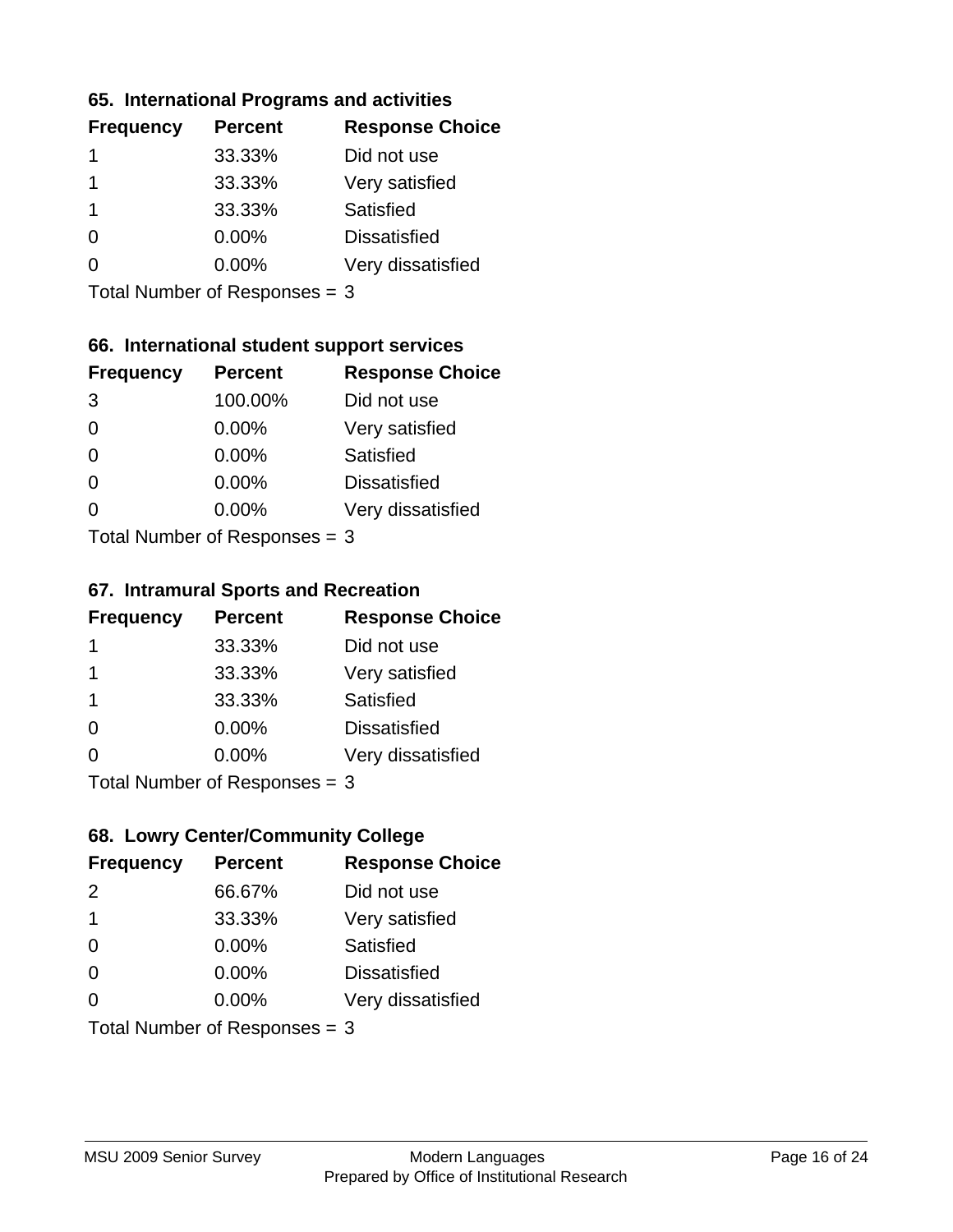### **69. Library**

| <b>Frequency</b> | <b>Percent</b> | <b>Response Choice</b> |
|------------------|----------------|------------------------|
| 0                | 0.00%          | Did not use            |
| $\mathcal{P}$    | 66.67%         | Very satisfied         |
| -1               | 33.33%         | Satisfied              |
| $\Omega$         | $0.00\%$       | <b>Dissatisfied</b>    |
| O                | $0.00\%$       | Very dissatisfied      |
|                  |                |                        |

Total Number of Responses = 3

### **70. MAP Report**

| <b>Frequency</b>                | <b>Percent</b> | <b>Response Choice</b> |
|---------------------------------|----------------|------------------------|
|                                 | 0.00%          | Did not use            |
| -1                              | 33.33%         | Very satisfied         |
| 2                               | 66.67%         | Satisfied              |
| $\Omega$                        | 0.00%          | <b>Dissatisfied</b>    |
| 0                               | 0.00%          | Very dissatisfied      |
| Total Number of Responses $=$ 3 |                |                        |

#### **71. MSU Web site**

| <b>Frequency</b> | <b>Percent</b>                | <b>Response Choice</b> |
|------------------|-------------------------------|------------------------|
| $\Omega$         | $0.00\%$                      | Did not use            |
| 2                | 66.67%                        | Very satisfied         |
| -1               | 33.33%                        | Satisfied              |
| $\Omega$         | 0.00%                         | <b>Dissatisfied</b>    |
| ∩                | 0.00%                         | Very dissatisfied      |
|                  | Total Number of Responses = 3 |                        |

### **72. NCAA Sports**

| <b>Frequency</b> | <b>Percent</b>                  | <b>Response Choice</b> |
|------------------|---------------------------------|------------------------|
| 2                | 66.67%                          | Did not use            |
| $\mathbf 1$      | 33.33%                          | Very satisfied         |
| $\Omega$         | 0.00%                           | Satisfied              |
| $\Omega$         | 0.00%                           | <b>Dissatisfied</b>    |
| $\Omega$         | $0.00\%$                        | Very dissatisfied      |
|                  | Total Number of Responses = $3$ |                        |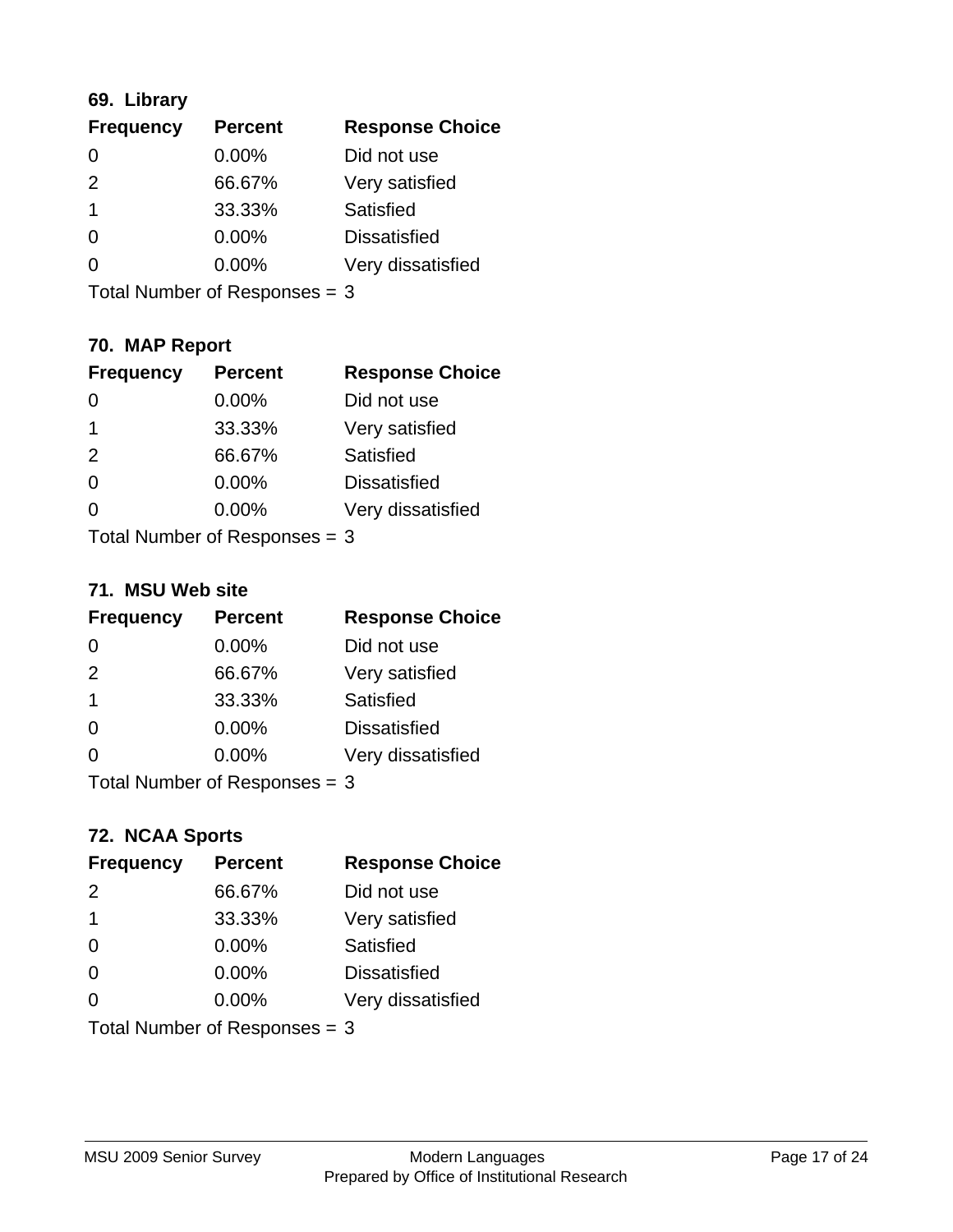### **73. Online courses that are not e-study**

| <b>Frequency</b> | <b>Percent</b> | <b>Response Choice</b> |
|------------------|----------------|------------------------|
| 3                | 100.00%        | Did not use            |
|                  | 0.00%          | Very satisfied         |
|                  | $0.00\%$       | Satisfied              |
|                  | $0.00\%$       | <b>Dissatisfied</b>    |
|                  | $0.00\%$       | Very dissatisfied      |
|                  |                |                        |

Total Number of Responses = 3

### **74. Racer Touch Registration**

| <b>Frequency</b>          | <b>Percent</b> | <b>Response Choice</b> |
|---------------------------|----------------|------------------------|
| 0                         | 0.00%          | Did not use            |
| 1                         | 33.33%         | Very satisfied         |
| 1                         | 33.33%         | Satisfied              |
| 1                         | 33.33%         | <b>Dissatisfied</b>    |
| $\Omega$                  | 0.00%          | Very dissatisfied      |
| Total Number of Desponses |                |                        |

Total Number of Responses = 3

### **75. Residential College programming and activities**

| <b>Frequency</b>              | <b>Percent</b> | <b>Response Choice</b> |
|-------------------------------|----------------|------------------------|
| $\mathbf 1$                   | 33.33%         | Did not use            |
| -1                            | 33.33%         | Very satisfied         |
| -1                            | 33.33%         | Satisfied              |
| $\Omega$                      | $0.00\%$       | <b>Dissatisfied</b>    |
| $\Omega$                      | $0.00\%$       | Very dissatisfied      |
| Total Number of Responses = 3 |                |                        |

# **76. Scholarships/grants/student employment**

| <b>Frequency</b>                | <b>Percent</b> | <b>Response Choice</b> |
|---------------------------------|----------------|------------------------|
| -1                              | 33.33%         | Did not use            |
| 1                               | 33.33%         | Very satisfied         |
| $\mathbf 1$                     | 33.33%         | Satisfied              |
| $\Omega$                        | 0.00%          | <b>Dissatisfied</b>    |
| $\Omega$                        | 0.00%          | Very dissatisfied      |
| Total Number of Responses = $3$ |                |                        |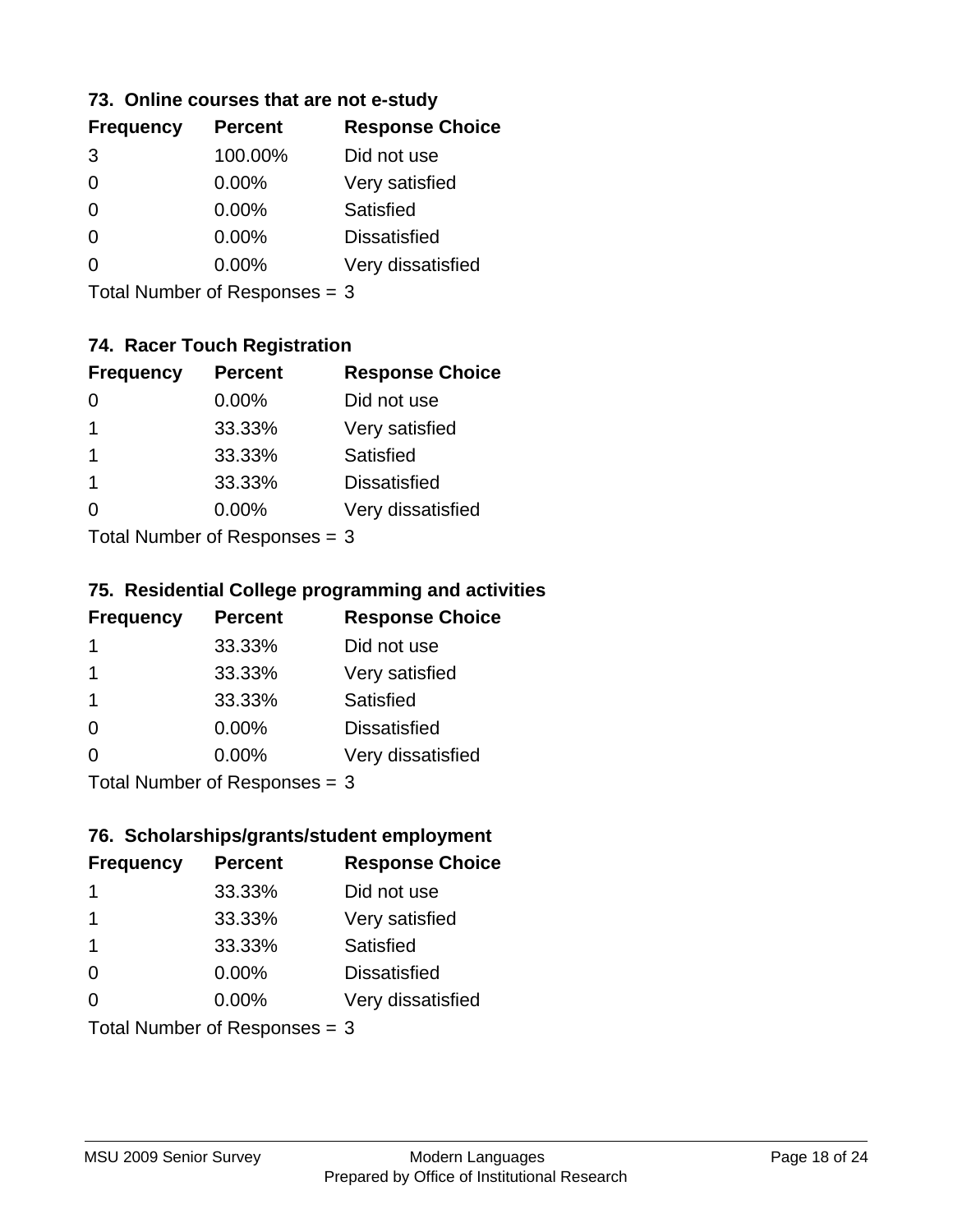### **77. Security Services**

| <b>Frequency</b> | <b>Percent</b> | <b>Response Choice</b> |
|------------------|----------------|------------------------|
| 3                | 100.00%        | Did not use            |
| 0                | 0.00%          | Very satisfied         |
| $\Omega$         | $0.00\%$       | Satisfied              |
| ∩                | $0.00\%$       | <b>Dissatisfied</b>    |
|                  | $0.00\%$       | Very dissatisfied      |
|                  |                |                        |

Total Number of Responses = 3

### **78. Services for non-traditional students**

| <b>Frequency</b> | <b>Percent</b>            | <b>Response Choice</b> |
|------------------|---------------------------|------------------------|
| 3                | 100.00%                   | Did not use            |
| $\Omega$         | 0.00%                     | Very satisfied         |
| $\Omega$         | $0.00\%$                  | <b>Satisfied</b>       |
| $\Omega$         | 0.00%                     | <b>Dissatisfied</b>    |
| 0                | 0.00%                     | Very dissatisfied      |
|                  | Total Number of DoEROR 0. |                        |

Total Number of Responses = 3

#### **79. Student Support Services (Trio)**

| <b>Frequency</b>          | <b>Percent</b> | <b>Response Choice</b> |
|---------------------------|----------------|------------------------|
| $\mathcal{P}$             | 66.67%         | Did not use            |
| $\mathbf 1$               | 33.33%         | Very satisfied         |
| $\Omega$                  | $0.00\%$       | Satisfied              |
| $\Omega$                  | $0.00\%$       | <b>Dissatisfied</b>    |
| ∩                         | 0.00%          | Very dissatisfied      |
| Total Number of Desponses |                |                        |

Total Number of Responses = 3

### **80. Student PIN System**

| <b>Frequency</b>        | <b>Percent</b>                | <b>Response Choice</b> |
|-------------------------|-------------------------------|------------------------|
| 0                       | 0.00%                         | Did not use            |
| 2                       | 66.67%                        | Very satisfied         |
| $\overline{\mathbf{1}}$ | 33.33%                        | Satisfied              |
| $\Omega$                | $0.00\%$                      | <b>Dissatisfied</b>    |
| $\Omega$                | $0.00\%$                      | Very dissatisfied      |
|                         | Total Number of Responses = 3 |                        |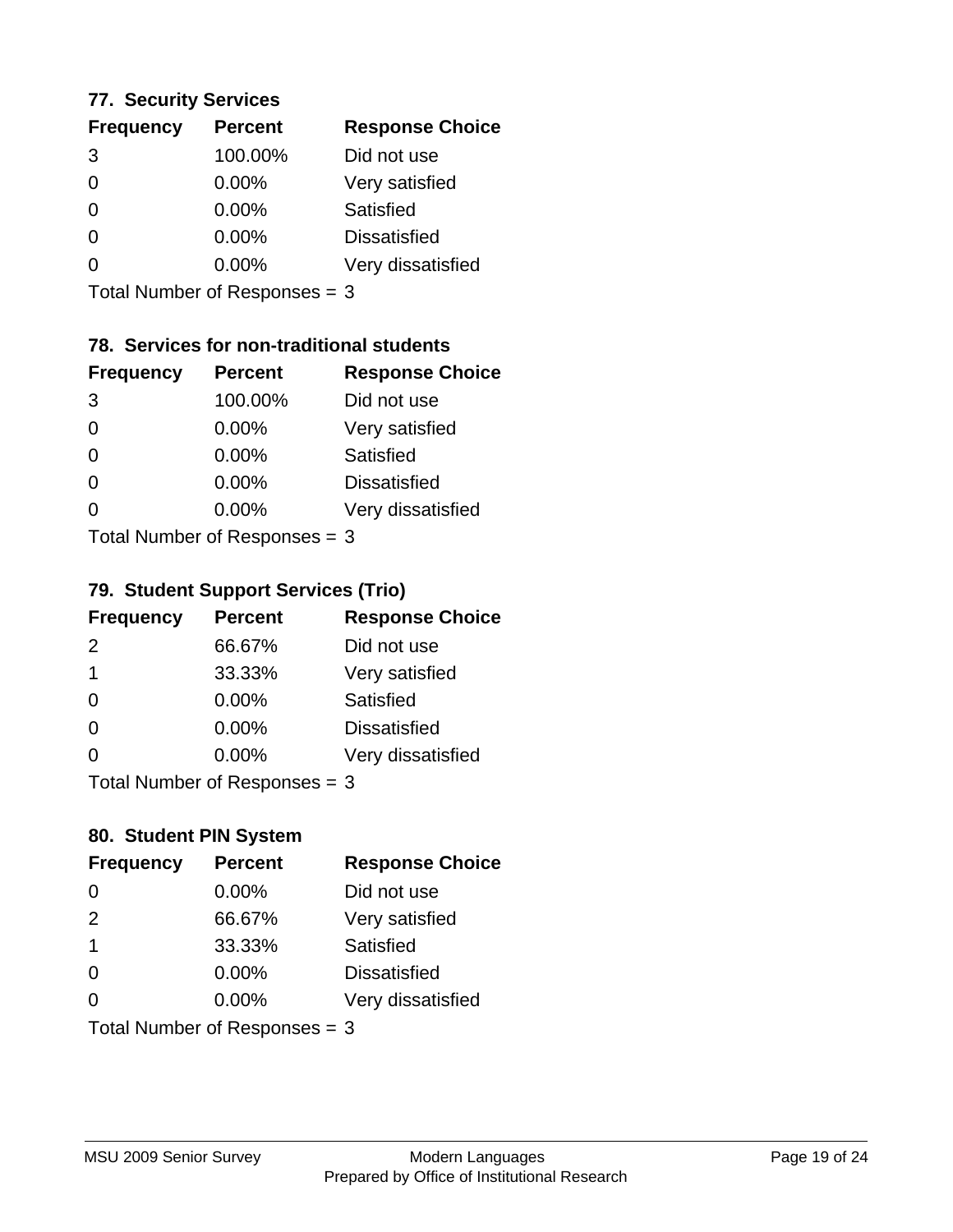### **81. Student Records/Transcript Services**

| <b>Frequency</b> | <b>Percent</b> | <b>Response Choice</b> |
|------------------|----------------|------------------------|
|                  | 33.33%         | Did not use            |
|                  | 33.33%         | Very satisfied         |
|                  | 33.33%         | Satisfied              |
| ∩                | 0.00%          | <b>Dissatisfied</b>    |
|                  | $0.00\%$       | Very dissatisfied      |

Total Number of Responses = 3

### **82. Computer and Internet access for study and research needs**

| <b>Frequency</b> | <b>Percent</b>                                                                                                                                                                                                                 | <b>Response Choice</b> |
|------------------|--------------------------------------------------------------------------------------------------------------------------------------------------------------------------------------------------------------------------------|------------------------|
| 1                | 33.33%                                                                                                                                                                                                                         | Did not use            |
| 1                | 33.33%                                                                                                                                                                                                                         | Very satisfied         |
| 1                | 33.33%                                                                                                                                                                                                                         | Satisfied              |
| $\Omega$         | 0.00%                                                                                                                                                                                                                          | <b>Dissatisfied</b>    |
| $\Omega$         | 0.00%                                                                                                                                                                                                                          | Very dissatisfied      |
|                  | The INDIAN Contract Contract Contract Contract Contract Contract Contract Contract Contract Contract Contract Contract Contract Contract Contract Contract Contract Contract Contract Contract Contract Contract Contract Cont |                        |

Total Number of Responses = 3

#### **83. Women's Center**

| <b>Frequency</b> | <b>Percent</b>             | <b>Response Choice</b> |
|------------------|----------------------------|------------------------|
| $\mathcal{P}$    | 66.67%                     | Did not use            |
| $\Omega$         | 0.00%                      | Very satisfied         |
| -1               | 33.33%                     | Satisfied              |
| $\Omega$         | $0.00\%$                   | <b>Dissatisfied</b>    |
| $\Omega$         | 0.00%                      | Very dissatisfied      |
|                  | Total Number of Deepersoon |                        |

Total Number of Responses = 3

### **84. To what extent did you participate in Residential College activities?**

| <b>Frequency</b> | <b>Percent</b>                  | <b>Response Choice</b> |
|------------------|---------------------------------|------------------------|
| -1               | 33.33%                          | Did not participate    |
| $\Omega$         | $0.00\%$                        | Frequently             |
| 2                | 66.67%                          | Occasionally           |
| ∩                | 0.00%                           | Seldom                 |
|                  | Total Number of Responses = $3$ |                        |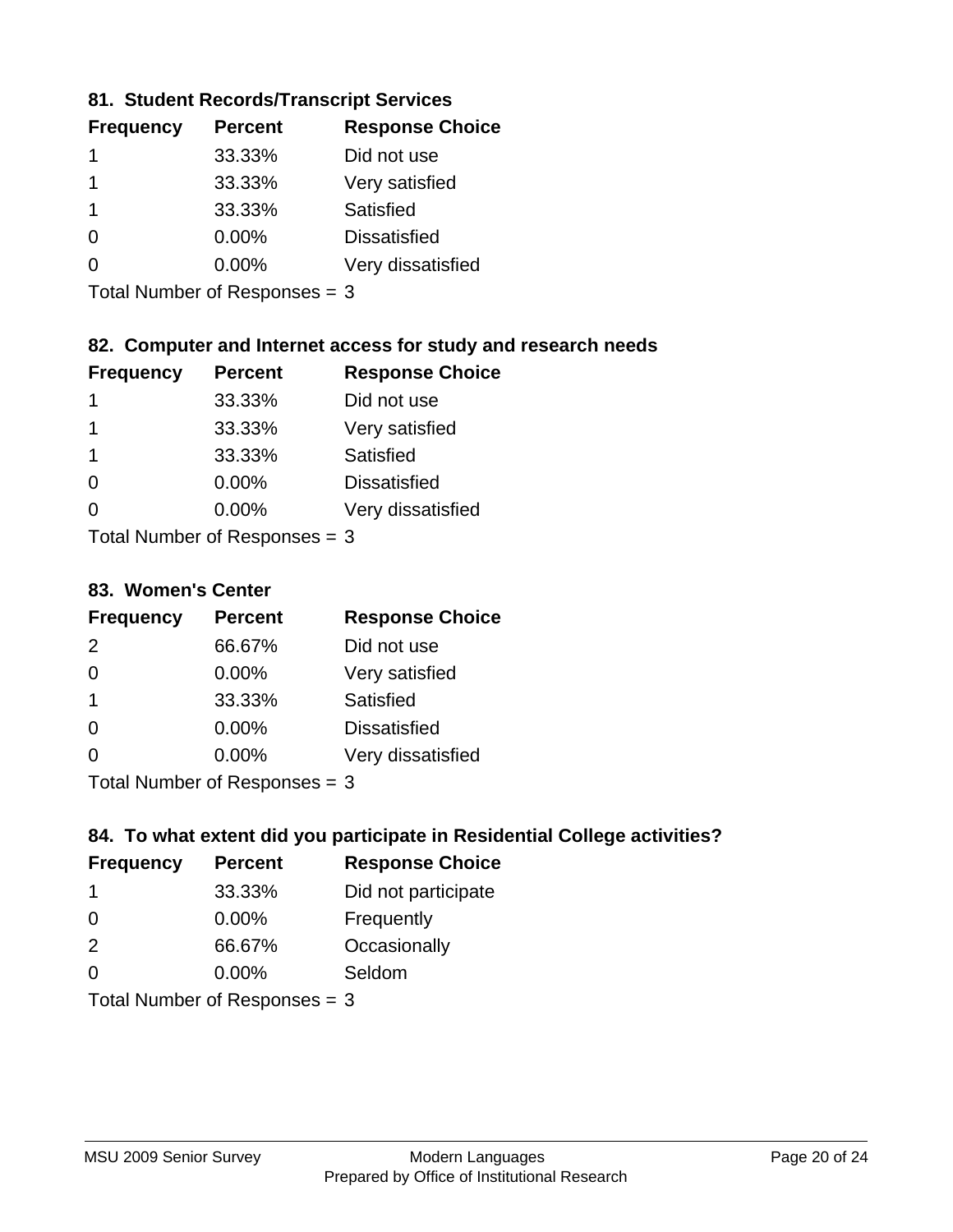| <b>Frequency</b> | <b>Percent</b> | <b>Response Choice</b>                 |
|------------------|----------------|----------------------------------------|
|                  | 33.33%         | Not familiar with Residential Colleges |
| 2                | 66.67%         | Very positive                          |
| -0               | $0.00\%$       | <b>Positive</b>                        |
| $\overline{0}$   | $0.00\%$       | <b>Negative</b>                        |
| 0                | $0.00\%$       | Very negative                          |

**85. Which phrase best describes your opinion of Residential Colleges?**

Total Number of Responses = 3

#### **Questions 86-95**

**University Graduate." Please indicate how effective your MSU experience was in The University has formulated ten desired "Characteristics of the Murray State enhancing your abilities in each area.**

**86. Engage in mature, independent and creative thought and express that thought effectively in oral and written communication;**

| <b>Frequency</b> | <b>Percent</b> | <b>Response Choice</b> |
|------------------|----------------|------------------------|
| 2                | 66.67%         | Very effective         |
| -1               | 33.33%         | Effective              |
| $\Omega$         | $0.00\%$       | Ineffective            |
| O                | $0.00\%$       | Very ineffective       |

Total Number of Responses = 3

**87. Understand and apply the critical and scientific methodologies that** 

**academic disciplines employ to discover knowledge and ascertain its validity;**

| <b>Frequency</b> | <b>Percent</b> | <b>Response Choice</b> |
|------------------|----------------|------------------------|
| 0                | 0.00%          | Very effective         |
| $\mathcal{P}$    | 66.67%         | Effective              |
| $\overline{1}$   | 33.33%         | Ineffective            |
| $\Omega$         | 0.00%          | Very ineffective       |
|                  |                |                        |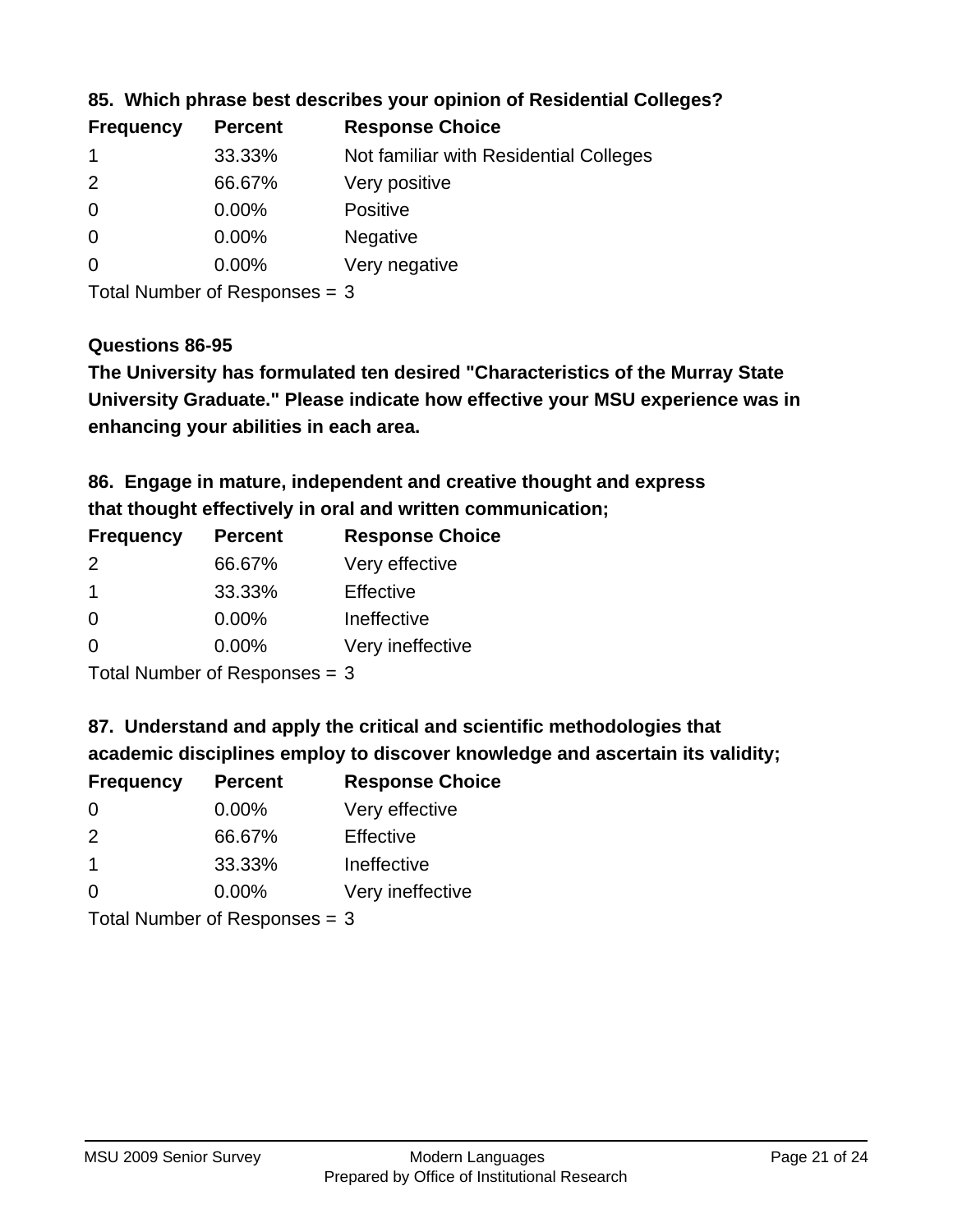# **88. Apply sound standards of information gathering, analysis and evaluation to reach logical decisions;**

| <b>Frequency</b>        | <b>Percent</b> | <b>Response Choice</b> |
|-------------------------|----------------|------------------------|
| $\Omega$                | $0.00\%$       | Very effective         |
| $\mathcal{P}$           | 66.67%         | Effective              |
| $\overline{\mathbf{1}}$ | 33.33%         | Ineffective            |
| $\Omega$                | $0.00\%$       | Very ineffective       |
|                         |                |                        |

Total Number of Responses = 3

# **89. Understand the roles and applications of science and technology in the solution of the problems of a changing world;**

| <b>Frequency</b> | <b>Percent</b>                           | <b>Response Choice</b> |
|------------------|------------------------------------------|------------------------|
| $\Omega$         | $0.00\%$                                 | Very effective         |
| $\mathcal{P}$    | 66.67%                                   | Effective              |
| $\mathbf 1$      | 33.33%                                   | Ineffective            |
| $\Omega$         | $0.00\%$                                 | Very ineffective       |
|                  | $T$ at all Message and $D$ are a serious |                        |

Total Number of Responses = 3

# **90. Demonstrate a critical understanding of the world's historical, literary, philosophical, and artistic traditions;**

| <b>Frequency</b> | <b>Percent</b> | <b>Response Choice</b> |
|------------------|----------------|------------------------|
| -1               | 33.33%         | Very effective         |
| $\mathcal{P}$    | 66.67%         | Effective              |
| $\Omega$         | 0.00%          | Ineffective            |
| $\Omega$         | 0.00%          | Very ineffective       |
|                  |                |                        |

Total Number of Responses = 3

# **91. Understand the dynamics of cultural diversity, of competing economic and political systems, and of complex moral and ethical issues;**

| <b>Frequency</b> | <b>Percent</b>                  | <b>Response Choice</b> |
|------------------|---------------------------------|------------------------|
| -1               | 33.33%                          | Very effective         |
| 2                | 66.67%                          | Effective              |
| $\Omega$         | 0.00%                           | Ineffective            |
| $\Omega$         | $0.00\%$                        | Very ineffective       |
|                  | Total Number of Responses = $3$ |                        |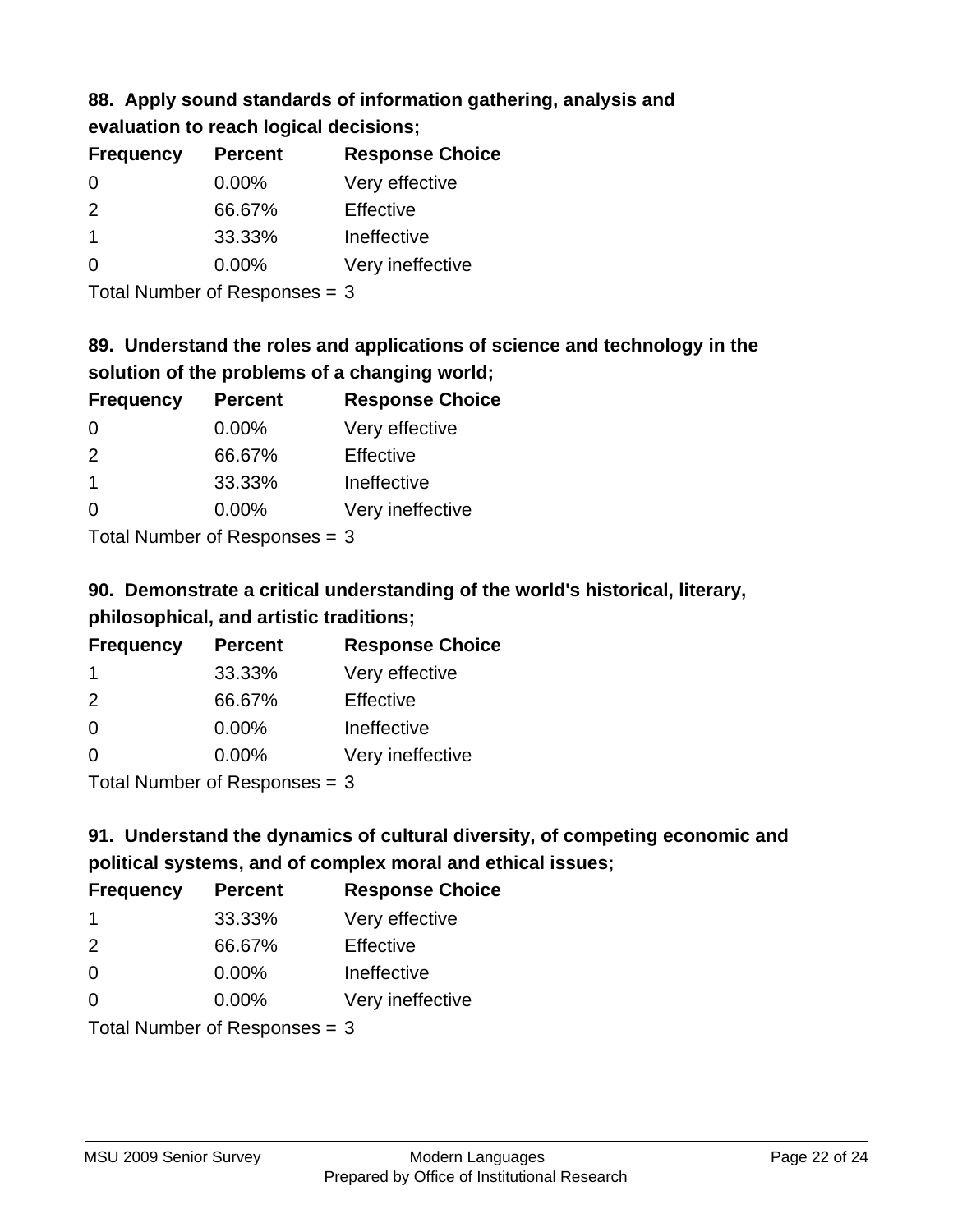### **92. Understand the nature of and engage in ethical behavior and**

**responsible citizenship;**

| <b>Percent</b> | <b>Response Choice</b> |
|----------------|------------------------|
| 33.33%         | Very effective         |
| 33.33%         | Effective              |
| 33.33%         | Ineffective            |
| $0.00\%$       | Very ineffective       |
|                |                        |

Total Number of Responses = 3

# **93. Understand the importance of the behaviors necessary to maintain a healthy lifestyle;**

| <b>Frequency</b> | <b>Percent</b>             | <b>Response Choice</b> |
|------------------|----------------------------|------------------------|
|                  | 33.33%                     | Very effective         |
| -1               | 33.33%                     | Effective              |
| $\mathbf 1$      | 33.33%                     | Ineffective            |
| $\Omega$         | $0.00\%$                   | Very ineffective       |
|                  | Total Number of Desperance |                        |

Total Number of Responses = 3

### **94. Demonstrate mastery of a chosen field of study; and**

| <b>Frequency</b> | <b>Percent</b> | <b>Response Choice</b> |
|------------------|----------------|------------------------|
| $\mathcal{P}$    | 66.67%         | Very effective         |
|                  | 33.33%         | Effective              |
| $\Omega$         | $0.00\%$       | Ineffective            |
| O                | $0.00\%$       | Very ineffective       |
|                  |                |                        |

Total Number of Responses = 3

### **95. Value intellectual pursuit and continuous learning in a changing world.**

| <b>Frequency</b> | <b>Percent</b> | <b>Response Choice</b> |
|------------------|----------------|------------------------|
| $\mathcal{P}$    | 66.67%         | Very effective         |
| $\overline{1}$   | 33.33%         | Effective              |
| $\Omega$         | 0.00%          | Ineffective            |
| ∩                | 0.00%          | Very ineffective       |
|                  |                |                        |